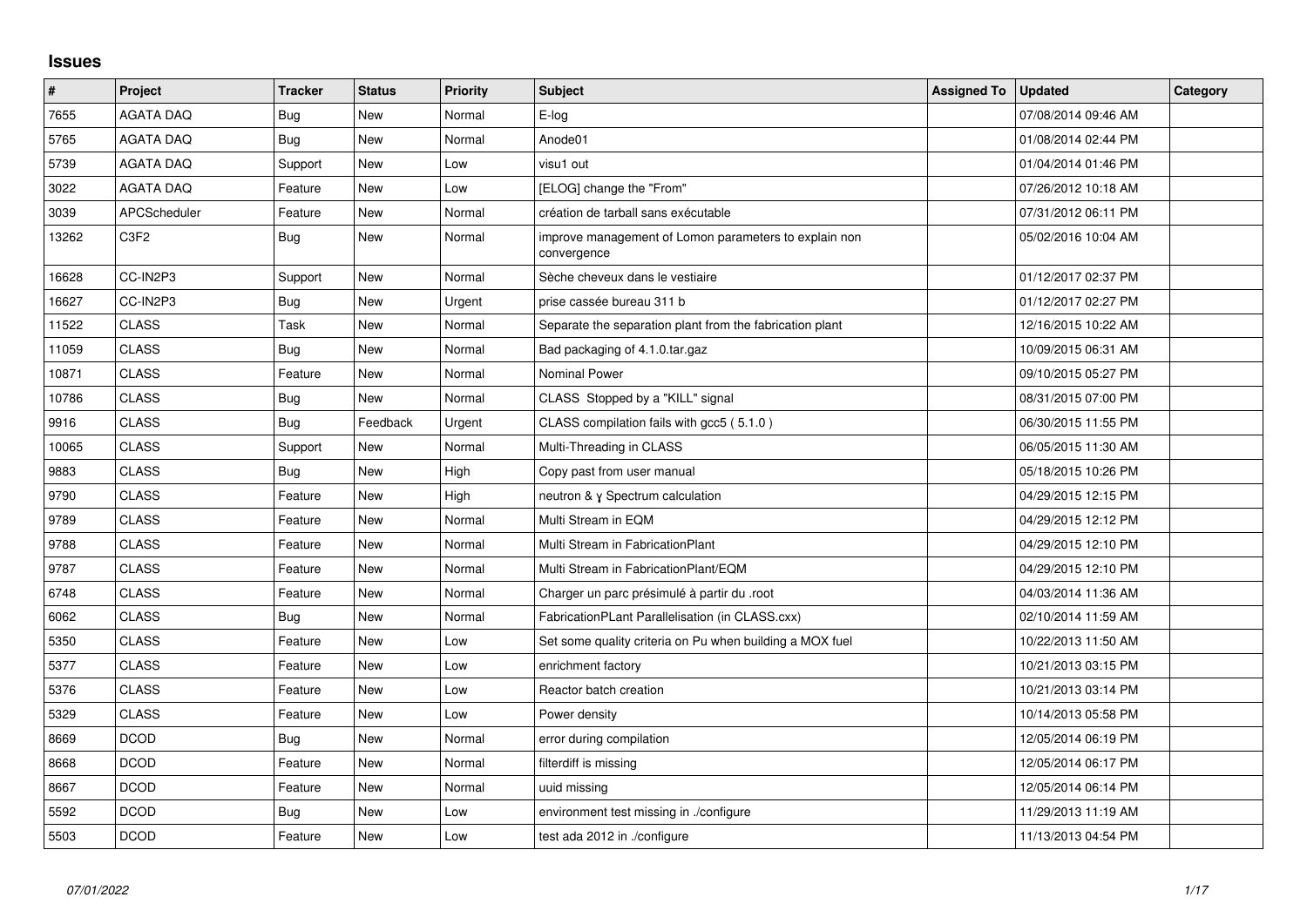| $\vert$ # | Project                              | <b>Tracker</b> | <b>Status</b> | <b>Priority</b> | <b>Subject</b>                                                                     | <b>Assigned To</b> | <b>Updated</b>      | Category        |
|-----------|--------------------------------------|----------------|---------------|-----------------|------------------------------------------------------------------------------------|--------------------|---------------------|-----------------|
| 5751      | Electronic Control and<br>Monitoring | Feature        | New           | Low             | buildcfg with some error message                                                   |                    | 01/06/2014 05:43 PM |                 |
| 8693      | <b>ENX</b>                           | Feature        | New           | Normal          | sauver log_level                                                                   |                    | 12/09/2014 03:54 PM | <b>ENX Core</b> |
| 5527      | <b>ENX</b>                           | Feature        | New           | Low             | Named register list                                                                |                    | 11/18/2013 05:30 PM | <b>Drivers</b>  |
| 5448      | <b>ENX</b>                           | Bug            | <b>New</b>    | Normal          | configure enx                                                                      |                    | 10/30/2013 10:31 AM | <b>ENX Core</b> |
| 4652      | <b>ENX</b>                           | Feature        | <b>New</b>    | Low             | rename appenders.ad[sb]                                                            |                    | 06/13/2013 10:19 AM | <b>ENX Core</b> |
| 42        | <b>ENX</b>                           | Feature        | <b>New</b>    | Urgent          | Module ID Handler                                                                  |                    | 06/05/2013 02:27 PM | <b>ENX Core</b> |
| 656       | <b>ENX</b>                           | Feature        | <b>New</b>    | Low             | named register                                                                     |                    | 01/30/2013 03:59 PM | <b>ENX Core</b> |
| 2644      | <b>ENX</b>                           | Feature        | New           | Low             | Que faire en cas de multiple connexion sans quit                                   |                    | 01/22/2013 05:04 PM | <b>ENX Core</b> |
| 3851      | <b>ENX</b>                           | Task           | <b>New</b>    | Low             | [named register] Tagging new print                                                 |                    | 01/22/2013 05:04 PM | <b>ENX Core</b> |
| 3834      | <b>ENX</b>                           | Bug            | <b>New</b>    | Low             | Removing data8 type for MM and MD                                                  |                    | 01/17/2013 06:08 PM | <b>ENX Core</b> |
| 3833      | <b>ENX</b>                           | Task           | <b>New</b>    | Low             | [named register] Modifying MD and MM command type                                  |                    | 01/17/2013 06:06 PM | <b>ENX Core</b> |
| 3832      | <b>ENX</b>                           | Task           | <b>New</b>    | Low             | [named register] New control                                                       |                    | 01/17/2013 06:04 PM | <b>ENX Core</b> |
| 659       | <b>ENX</b>                           | Feature        | <b>New</b>    | Normal          | Gestion des arbres DOM                                                             |                    | 01/16/2013 11:33 AM | <b>ENX Core</b> |
| 631       | ftsmonitor                           | Feature        | <b>New</b>    | Low             | History of a DN access                                                             |                    | 10/22/2010 10:10 AM |                 |
| 9525      | <b>IGOSat</b>                        | Task           | <b>New</b>    | Normal          | (ODB / SCAO) Conception de la SCAO / Interfaçage avec l'ODB                        |                    | 03/27/2015 10:11 AM |                 |
| 9528      | <b>IGOSat</b>                        | Task           | <b>New</b>    | Normal          | phases projet                                                                      |                    | 03/24/2015 03:58 PM |                 |
| 9137      | <b>IGOSat</b>                        | Task           | <b>New</b>    | Normal          | (PRO) Phase C                                                                      |                    | 03/24/2015 03:58 PM |                 |
| 9136      | <b>IGOSat</b>                        | Task           | <b>New</b>    | Normal          | (PRO) Phase B                                                                      |                    | 03/24/2015 03:58 PM |                 |
| 9099      | <b>IGOSat</b>                        | Task           | In progress   | Normal          | (PRO) Phase A                                                                      |                    | 03/24/2015 03:58 PM |                 |
| 9527      | <b>IGOSat</b>                        | Task           | <b>New</b>    | Normal          | (SAE / ODB) Réalisation de cartes électroniques pour le satellite<br><b>IGOSat</b> |                    | 03/24/2015 03:52 PM |                 |
| 9526      | <b>IGOSat</b>                        | Task           | New           | Normal          | (SCI) Electronique d'acquisition de l'instrument Scintillateur                     |                    | 03/24/2015 03:50 PM |                 |
| 9524      | <b>IGOSat</b>                        | Task           | <b>New</b>    | Normal          | (ODB) Logiciel de Vol                                                              |                    | 03/24/2015 03:41 PM |                 |
| 9111      | <b>IGOSat</b>                        | Task           | Assigned      | Normal          | (TEL) Mise en oeuvre de la carte de télécommunication                              |                    | 03/24/2015 03:36 PM |                 |
| 9151      | <b>IGOSat</b>                        | Task           | <b>New</b>    | Normal          | (ODB) Code de simulation fonctionelle                                              |                    | 02/18/2015 05:13 PM |                 |
| 9116      | <b>IGOSat</b>                        | Task           | Assigned      | Normal          | (STM) Conception mécanique                                                         |                    | 02/11/2015 03:43 PM |                 |
| 9115      | <b>IGOSat</b>                        | Task           | Assigned      | Normal          | (SCI) Banc de test du scintillateur, simulations et estimation de la<br>dose reçue |                    | 02/11/2015 03:41 PM |                 |
| 9109      | <b>IGOSat</b>                        | Task           | Assigned      | Normal          | (SYS) Ingénierie système                                                           |                    | 02/11/2015 02:05 PM |                 |
| 9108      | <b>IGOSat</b>                        | Task           | Assigned      | Normal          | (SCA) Modélisation de la boucle de contrôle SCAO                                   |                    | 02/11/2015 02:00 PM |                 |
| 9098      | <b>IGOSat</b>                        | Task           | Assigned      | Normal          | (SCA) Capteurs d'attitude et Banc de Contrôle                                      |                    | 02/11/2015 01:57 PM |                 |
| 9103      | <b>IGOSat</b>                        | Task           | Assigned      | Normal          | (SCI) Banc de test du scintillateur                                                |                    | 02/10/2015 06:48 PM |                 |
| 9102      | <b>IGOSat</b>                        | Task           | Assigned      | Normal          | (SOL) Conception de la station sol                                                 |                    | 02/10/2015 06:48 PM |                 |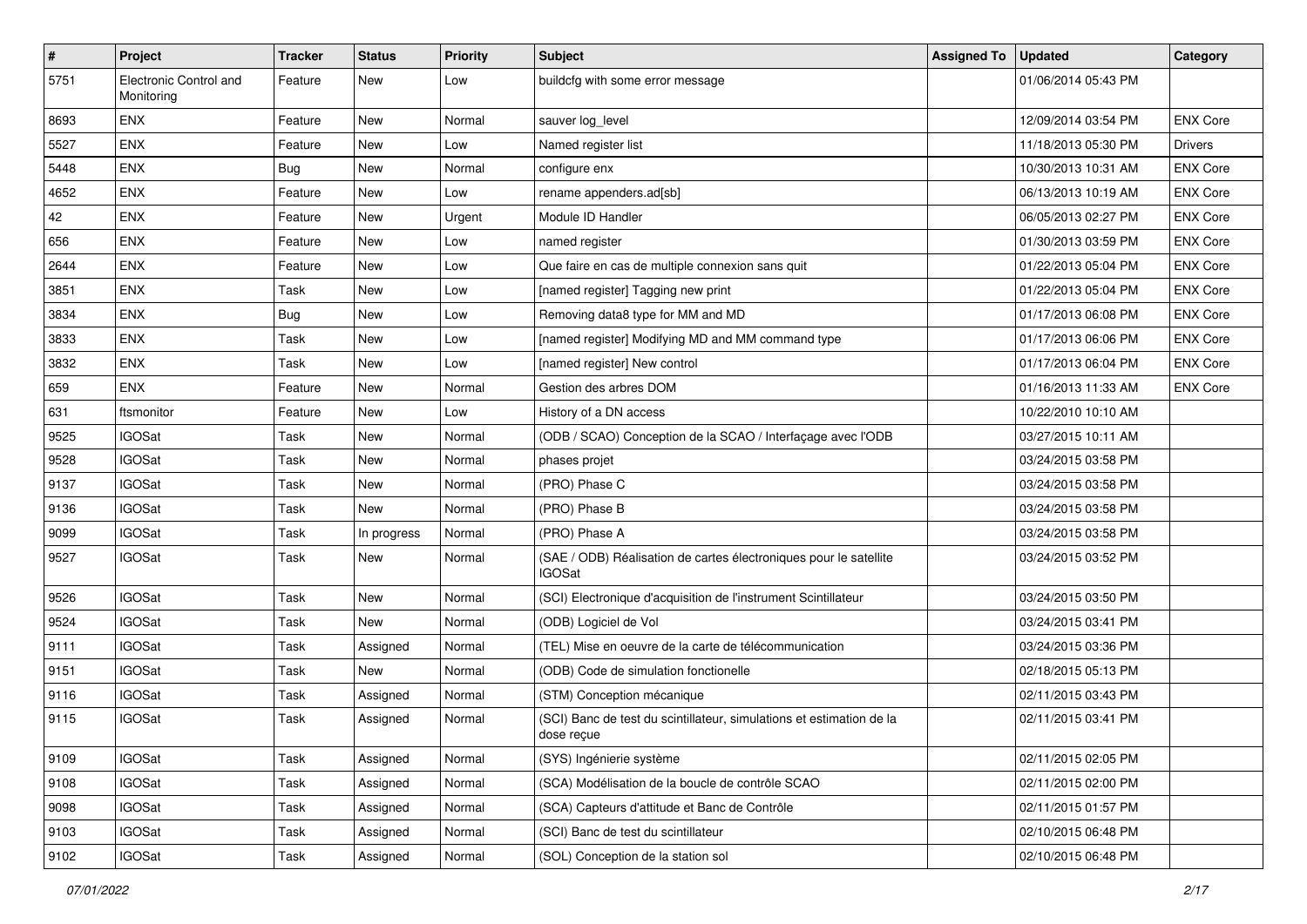| $\sharp$ | Project       | <b>Tracker</b> | <b>Status</b> | <b>Priority</b> | Subject                                                                                                        | <b>Assigned To</b> | <b>Updated</b>      | Category |
|----------|---------------|----------------|---------------|-----------------|----------------------------------------------------------------------------------------------------------------|--------------------|---------------------|----------|
| 9101     | <b>IGOSat</b> | Task           | Assigned      | Normal          | (STM) Réalisation d'un modèle structurel et thermique                                                          |                    | 02/10/2015 06:48 PM |          |
| 9100     | <b>IGOSat</b> | Task           | Assigned      | Normal          | (SAE) Réalisation d'un banc de test du système d'alimentation<br>électrique                                    |                    | 02/10/2015 06:48 PM |          |
| 36236    | IN2P3-Forge   | Support        | <b>New</b>    | High            | Synchronisation demandée pour un serveur Mercurial                                                             |                    | 04/13/2021 09:07 AM |          |
| 35994    | IN2P3-Forge   | Support        | <b>New</b>    | Normal          | Synchronisation demandée pour un serveur Mercurial                                                             |                    | 01/11/2019 03:10 PM |          |
| 9491     | JEM-EUSO      | Support        | New           | Normal          | I need to access also to AWG Euso balloon documents                                                            |                    | 03/18/2015 03:36 PM |          |
| 47960    | LabInvent     | Task           | New           | Immediate       | <b>CHAMPS</b>                                                                                                  |                    | 01/19/2022 03:51 PM |          |
| 47860    | LabInvent     | Feature        | New           | Immediate       | *** F - ENTITY - Materiels                                                                                     |                    | 01/19/2022 03:51 PM |          |
| 47890    | LabInvent     | Task           | New           | High            | Commander (demande achat)                                                                                      |                    | 01/19/2022 03:48 PM |          |
| 47957    | LabInvent     | Feature        | <b>New</b>    | Normal          | *** F - ENTITY - Les GROUPES (de User ou Materiel) : Thématique,<br>Métier, Projet, Site (+ Pole ou Service ?) |                    | 12/13/2021 11:12 AM |          |
| 47861    | LabInvent     | Feature        | <b>New</b>    | Urgent          | *** F - ENTITY - Suivis (de Materiel ou User)                                                                  |                    | 12/13/2021 11:10 AM |          |
| 47862    | LabInvent     | Feature        | New           | Normal          | *** F - ENTITY - Prets (de Materiel)                                                                           |                    | 12/13/2021 11:10 AM |          |
| 47895    | LabInvent     | Feature        | New           | Normal          | *** F - ENTITY - Documents attachés (à Materiel ou Suivi)                                                      |                    | 12/13/2021 11:09 AM |          |
| 48223    | LabInvent     | Task           | <b>New</b>    | Normal          | instance perso (docker)                                                                                        |                    | 12/13/2021 11:08 AM |          |
| 47866    | LabInvent     | Feature        | New           | Urgent          | *** F - Installation                                                                                           |                    | 12/13/2021 11:08 AM |          |
| 47947    | LabInvent     | Task           | New           | High            | docker only                                                                                                    |                    | 12/13/2021 11:07 AM |          |
| 47926    | LabInvent     | Task           | <b>New</b>    | High            | Instance DEMO docker - à installer sur hyp2 puis sur VM pweb3                                                  |                    | 12/13/2021 11:07 AM |          |
| 47865    | LabInvent     | Feature        | New           | Normal          | *** F - Configuration générale                                                                                 |                    | 12/13/2021 11:06 AM |          |
| 48222    | LabInvent     | Task           | New           | Normal          | (NEW func) Gérer Suivi d'un User                                                                               |                    | 12/13/2021 10:39 AM |          |
| 48005    | LabInvent     | Task           | New           | Normal          | <b>Bugfix toutes les Deprecated Errors</b>                                                                     |                    | 12/06/2021 02:37 PM |          |
| 47869    | LabInvent     | Feature        | New           | Normal          | *** F - Tests                                                                                                  |                    | 12/06/2021 02:28 PM |          |
| 47946    | LabInvent     | Task           | <b>New</b>    | Normal          | classic only                                                                                                   |                    | 12/03/2021 09:50 AM |          |
| 47921    | LabInvent     | Feature        | New           | Immediate       | *** F - Framework CakePhp                                                                                      |                    | 12/02/2021 04:45 PM |          |
| 47922    | LabInvent     | Task           | New           | Immediate       | Passer directement à v3.LAST (3.10.1)                                                                          |                    | 12/02/2021 04:45 PM |          |
| 47905    | LabInvent     | Task           | New           | Urgent          | Read (index & view) (generic)                                                                                  |                    | 12/01/2021 11:21 AM |          |
| 47899    | LabInvent     | Task           | New           | Urgent          | view (generic)                                                                                                 |                    | 12/01/2021 11:21 AM |          |
| 47875    | LabInvent     | Feature        | New           | Urgent          | *** F - ENTITY GÉNÉRIQUE - Actions & Vues génériques (&<br>Refactorisation)                                    |                    | 12/01/2021 11:21 AM |          |
| 47903    | LabInvent     | Task           | New           | Urgent          | Rappels automatiques pour les suivis récurrents (périodiques)                                                  |                    | 12/01/2021 11:17 AM |          |
| 47901    | LabInvent     | Task           | New           | Urgent          | Read (view & index)                                                                                            |                    | 12/01/2021 11:17 AM |          |
| 47873    | LabInvent     | Task           | New           | Normal          | Model (Entity & Table)                                                                                         |                    | 12/01/2021 09:37 AM |          |
| 47966    | LabInvent     | Task           | New           | Normal          | Ajouter test Commande (avec devis joint)                                                                       |                    | 11/30/2021 04:17 PM |          |
| 47912    | LabInvent     | Task           | New           | High            | (VUE) Elements et Helper                                                                                       |                    | 11/30/2021 03:51 PM |          |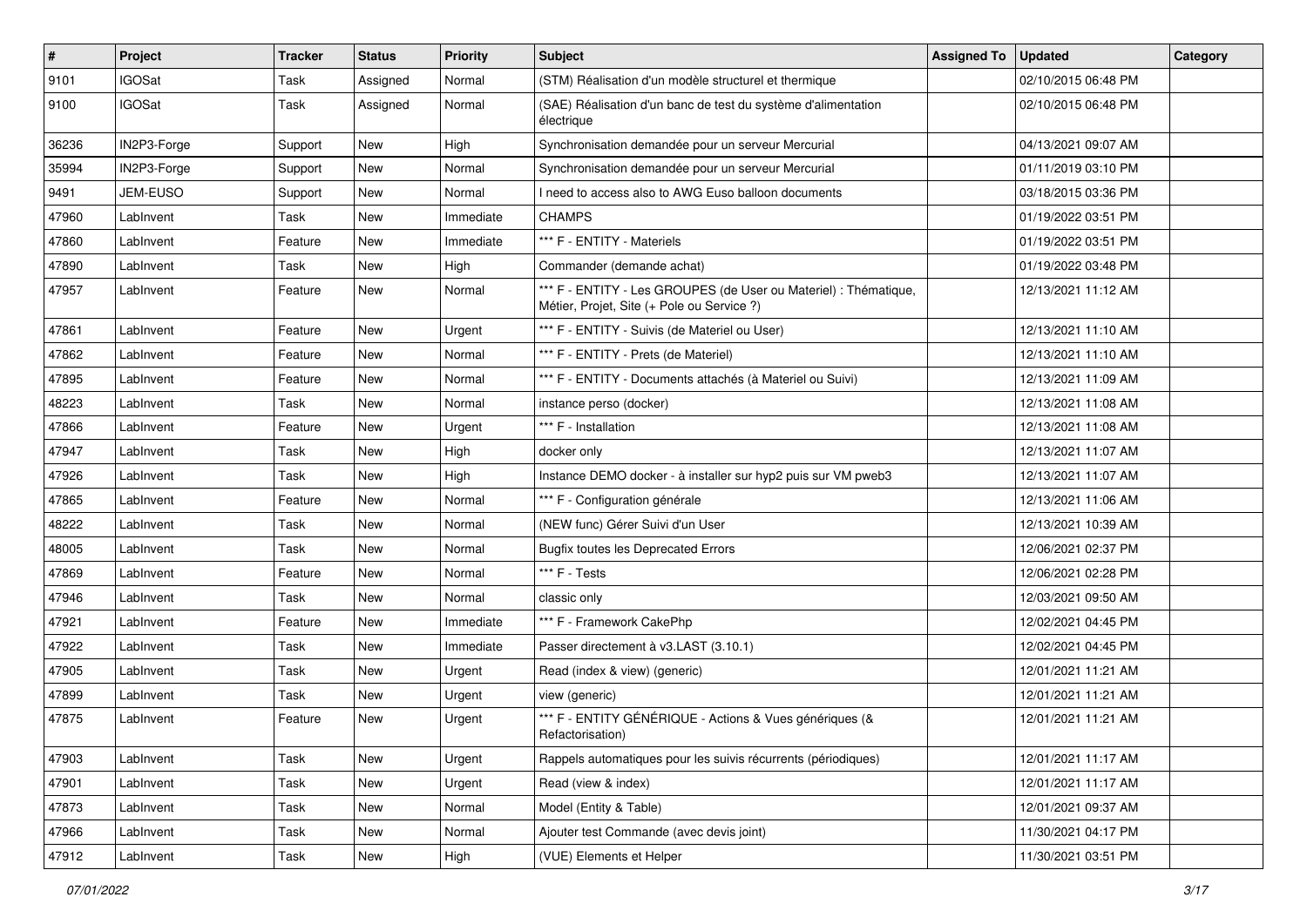| #     | Project   | <b>Tracker</b> | <b>Status</b> | <b>Priority</b> | Subject                                                                             | <b>Assigned To</b> | <b>Updated</b>      | Category |
|-------|-----------|----------------|---------------|-----------------|-------------------------------------------------------------------------------------|--------------------|---------------------|----------|
| 47914 | LabInvent | Task           | New           | High            | index (generic)                                                                     |                    | 11/30/2021 03:50 PM |          |
| 47906 | LabInvent | Task           | <b>New</b>    | Urgent          | Champs virtuels                                                                     |                    | 11/30/2021 03:50 PM |          |
| 47897 | LabInvent | Task           | New           | High            | *** F - Stats (Users)                                                               |                    | 11/30/2021 03:48 PM |          |
| 47942 | LabInvent | Task           | New           | High            | index (generic)                                                                     |                    | 11/30/2021 03:48 PM |          |
| 47937 | LabInvent | Task           | <b>New</b>    | High            | Read (index & view) (generic ?)                                                     |                    | 11/30/2021 03:48 PM |          |
| 47927 | LabInvent | Task           | <b>New</b>    | High            | A gérer via fichier conf YAML                                                       |                    | 11/30/2021 03:47 PM |          |
| 47867 | LabInvent | Task           | <b>New</b>    | High            | *** F - Autorisations (Users)                                                       |                    | 11/30/2021 03:47 PM |          |
| 47886 | LabInvent | Task           | New           | Urgent          | Notifications                                                                       |                    | 11/30/2021 03:45 PM |          |
| 47874 | LabInvent | Task           | New           | Urgent          | <b>Stats</b>                                                                        |                    | 11/30/2021 03:44 PM |          |
| 47878 | LabInvent | Task           | <b>New</b>    | High            | Autres                                                                              |                    | 11/30/2021 03:44 PM |          |
| 47884 | LabInvent | Task           | New           | High            | partitionnement par Site (besoin IP2I/LMA)                                          |                    | 11/30/2021 03:43 PM |          |
| 47877 | LabInvent | Task           | New           | High            | find (search)                                                                       |                    | 11/30/2021 03:43 PM |          |
| 47952 | LabInvent | Task           | New           | High            | Ecran d'accueil à restructurer                                                      |                    | 11/30/2021 03:43 PM |          |
| 47936 | LabInvent | Task           | New           | High            | 3-4 - TBO & ARCHIVED                                                                |                    | 11/30/2021 03:43 PM |          |
| 47934 | LabInvent | Task           | New           | High            | LIFECYCLE (Status) : CREATED => (TBO) => VALIDATED => TBA<br>$\Rightarrow$ ARCHIVED |                    | 11/30/2021 03:43 PM |          |
| 47863 | LabInvent | Feature        | <b>New</b>    | High            | *** F - ENTITY - Users                                                              |                    | 11/30/2021 03:43 PM |          |
| 47882 | LabInvent | Task           | <b>New</b>    | High            | Delete - delete                                                                     |                    | 11/30/2021 03:42 PM |          |
| 47881 | LabInvent | Task           | New           | High            | Read - view                                                                         |                    | 11/30/2021 03:42 PM |          |
| 47876 | LabInvent | Task           | New           | High            | CRUD                                                                                |                    | 11/30/2021 03:42 PM |          |
| 47872 | LabInvent | Task           | New           | High            | Actions & Vues                                                                      |                    | 11/30/2021 03:42 PM |          |
| 47879 | LabInvent | Task           | New           | High            | Create/Update - add_edit                                                            |                    | 11/30/2021 03:42 PM |          |
| 47870 | LabInvent | Task           | <b>New</b>    | Normal          | Tests (Materiels)                                                                   |                    | 11/30/2021 03:38 PM |          |
| 47962 | LabInvent | Task           | New           | Urgent          | (IRAP only) re-install inventirap avec php7                                         |                    | 11/30/2021 03:17 PM |          |
| 47951 | LabInvent | Feature        | New           | Normal          | *** F - Etiquettes & Imprimantes                                                    |                    | 11/30/2021 01:42 PM |          |
| 47913 | LabInvent | Task           | New           | Normal          | ROLES (profils)                                                                     |                    | 11/30/2021 01:39 PM |          |
| 47868 | LabInvent | Task           | New           | Normal          | *** F - Super Entité (AppController, AppTable)                                      |                    | 11/30/2021 01:34 PM |          |
| 47885 | LabInvent | Task           | <b>New</b>    | Normal          | filtrage (voir formulaire index)                                                    |                    | 11/30/2021 01:30 PM |          |
| 47883 | LabInvent | Task           | New           | Normal          | formulaire de recherche multi-critères                                              |                    | 11/30/2021 01:30 PM |          |
| 47871 | LabInvent | Task           | New           | Normal          | Autorisations                                                                       |                    | 11/30/2021 01:29 PM |          |
| 47954 | LabInvent | Task           | <b>New</b>    | Normal          | 1 - CREATED                                                                         |                    | 11/30/2021 01:27 PM |          |
| 47953 | LabInvent | Task           | New           | Normal          | 2a - TOBEORDERED (optionnel)                                                        |                    | 11/30/2021 01:27 PM |          |
| 47935 | LabInvent | Task           | New           | Normal          | 2b - VALIDATED                                                                      |                    | 11/30/2021 01:27 PM |          |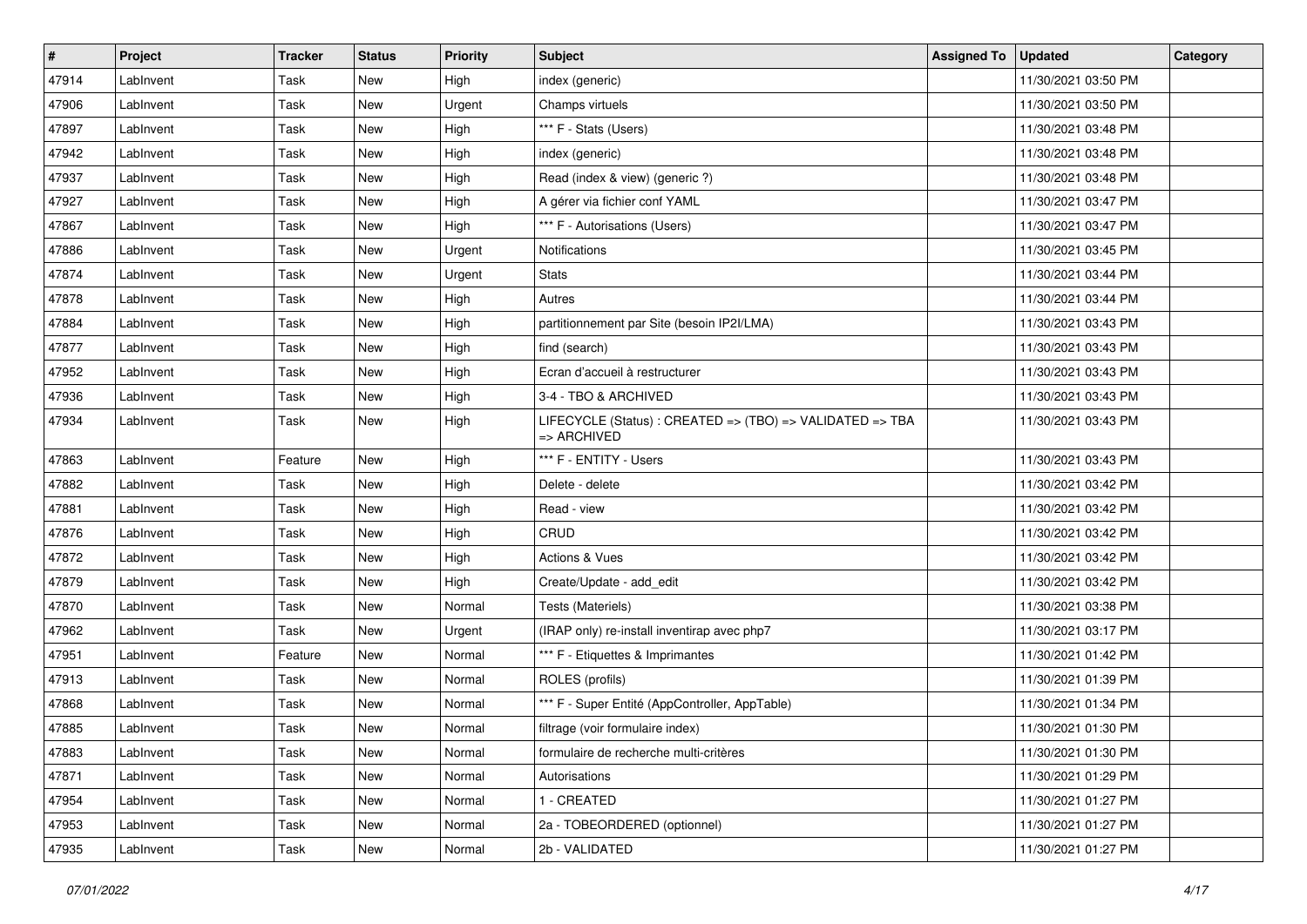| $\vert$ # | Project   | <b>Tracker</b> | <b>Status</b> | <b>Priority</b> | <b>Subject</b>                                                                            | <b>Assigned To</b> | <b>Updated</b>      | Category                      |
|-----------|-----------|----------------|---------------|-----------------|-------------------------------------------------------------------------------------------|--------------------|---------------------|-------------------------------|
| 47930     | LabInvent | Task           | New           | Normal          | *** F - ENTITY - QrCode                                                                   |                    | 11/30/2021 01:26 PM |                               |
| 47907     | LabInvent | Task           | <b>New</b>    | Normal          | *** F - Config YAML (champs materiels) : champs obligatoires,<br>recommandés, ou readonly |                    | 11/30/2021 01:25 PM |                               |
| 47893     | LabInvent | Task           | New           | Normal          | Views                                                                                     |                    | 11/30/2021 01:21 PM |                               |
| 47889     | LabInvent | Task           | New           | Normal          | Changer statut - setStatusTo*()                                                           |                    | 11/30/2021 01:19 PM |                               |
| 47880     | LabInvent | Task           | New           | Normal          | Read - index                                                                              |                    | 11/30/2021 01:16 PM |                               |
| 47932     | LabInvent | Feature        | New           | Normal          | *** F - DOC (documentation)                                                               |                    | 11/30/2021 01:10 PM |                               |
| 47959     | LabInvent | Task           | New           | Normal          | *** F - ENTITY - Fournisseurs                                                             |                    | 11/30/2021 12:57 PM |                               |
| 47864     | LabInvent | Feature        | <b>New</b>    | Normal          | *** F - ENTITY - Autres                                                                   |                    | 11/30/2021 12:57 PM |                               |
| 47958     | LabInvent | Task           | <b>New</b>    | Normal          | delete (generic)                                                                          |                    | 11/30/2021 12:47 PM |                               |
| 47950     | LabInvent | Task           | <b>New</b>    | Normal          | DB complète à mettre à jour                                                               |                    | 11/30/2021 12:26 PM |                               |
| 47945     | LabInvent | Task           | <b>New</b>    | Normal          | <b>ALL</b>                                                                                |                    | 11/30/2021 12:23 PM |                               |
| 47925     | LabInvent | Task           | <b>New</b>    | Normal          | (après cakephp v4) Passer à Php 8                                                         |                    | 11/30/2021 11:48 AM |                               |
| 47924     | LabInvent | Task           | <b>New</b>    | Normal          | (après 3.9) Passer à v4                                                                   |                    | 11/30/2021 11:48 AM |                               |
| 47911     | LabInvent | Task           | <b>New</b>    | Normal          | Create/Update (add edit generic)                                                          |                    | 11/30/2021 11:04 AM |                               |
| 37910     | Lavoisier | Feature        | New           | High            | do not log AdaptorException when they are already sent to the user                        |                    | 07/25/2019 09:41 AM |                               |
| 37461     | Lavoisier | Feature        | <b>New</b>    | Normal          | add support for jdk 11                                                                    |                    | 04/25/2019 01:53 PM |                               |
| 35692     | Lavoisier | Bug            | New           | Normal          | namespace not removed for a given use-case                                                |                    | 11/27/2018 05:35 PM |                               |
| 34801     | Lavoisier | Feature        | New           | Normal          | add support for attribute @if in element view/variable                                    |                    | 07/31/2018 12:57 PM |                               |
| 33857     | Lavoisier | <b>Bug</b>     | New           | Normal          | post-processors namespace mapping must be defined in view                                 |                    | 06/18/2018 01:29 PM | Engine                        |
| 33350     | Lavoisier | Feature        | New           | Low             | add a XPath function multireplace()                                                       |                    | 05/31/2018 03:49 PM | Engine                        |
| 32928     | Lavoisier | Feature        | New           | Normal          | support enumeration in route properties                                                   |                    | 05/18/2018 02:23 PM | Service                       |
| 11484     | Lavoisier | Feature        | New           | Low             | improve command "lavoisier-upgrade.sh"                                                    |                    | 04/10/2018 11:06 AM |                               |
| 30741     | Lavoisier | Feature        | New           | Low             | add research button on web site                                                           |                    | 04/04/2018 10:53 AM | Doc                           |
| 30735     | Lavoisier | Feature        | <b>New</b>    | Low             | write documentation about the admin web console                                           |                    | 04/04/2018 10:52 AM | <b>Doc</b>                    |
| 27576     | Lavoisier | Feature        | <b>New</b>    | Normal          | add a parameter "priority" on WhenCreatedTrigger                                          |                    | 02/02/2018 03:18 PM | Engine                        |
| 27570     | Lavoisier | Feature        | <b>New</b>    | Normal          | Notified Trigger should bypass attribute @ignore-during                                   |                    | 02/02/2018 03:05 PM | Engine                        |
| 26907     | Lavoisier | Feature        | <b>New</b>    | Normal          | implement XPath function format-number()                                                  |                    | 01/10/2018 03:18 PM | <b>XML Template</b><br>Engine |
| 20738     | Lavoisier | <b>Bug</b>     | New           | Low             | Stacktrace                                                                                |                    | 08/30/2017 10:39 AM | <b>Stacktrace</b>             |
| 11915     | Lavoisier | Feature        | <b>New</b>    | Normal          | change the parameters of plugin ChartRenderer                                             |                    | 02/05/2016 12:25 PM | Adaptors                      |
| 11100     | Lavoisier | <b>Bug</b>     | New           | Normal          | <element-ignore> should not remove the namespace declaration<br/>(xmlns)</element-ignore> |                    | 10/16/2015 01:48 PM | XML Template<br>Engine        |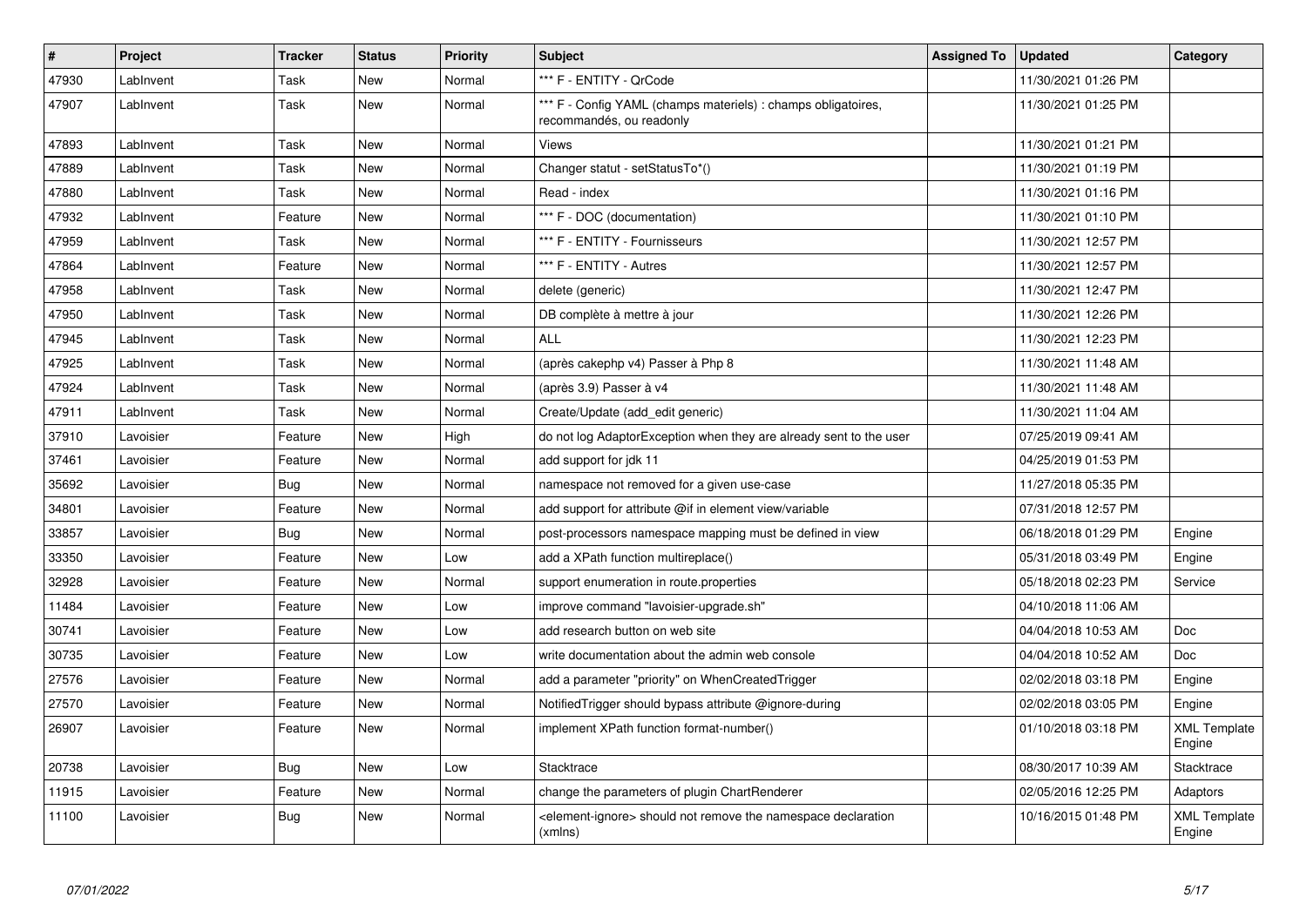| $\pmb{\#}$ | Project   | <b>Tracker</b> | <b>Status</b> | <b>Priority</b> | <b>Subject</b>                                                                                                              | <b>Assigned To</b> | <b>Updated</b>      | Category                      |
|------------|-----------|----------------|---------------|-----------------|-----------------------------------------------------------------------------------------------------------------------------|--------------------|---------------------|-------------------------------|
| 10315      | Lavoisier | Feature        | New           | Normal          | Index size of IndexedFileCache plugin is limited by the max number<br>of inodes                                             |                    | 07/07/2015 10:12 AM | Adaptors                      |
| 9799       | Lavoisier | Feature        | New           | Normal          | esxl function missing: add-duration                                                                                         |                    | 04/30/2015 11:00 AM |                               |
| 9778       | Lavoisier | Feature        | New           | Normal          | support cookies in HTTPConnector                                                                                            |                    | 04/28/2015 01:39 PM | Adaptors                      |
| 9704       | Lavoisier | Feature        | New           | Normal          | add option --override to lavoisier-upgrade.sh                                                                               |                    | 04/15/2015 10:07 AM |                               |
| 9624       | Lavoisier | Feature        | New           | Normal          | when cache is empty and being built, user queries should be waiting<br>for it rather than failing                           |                    | 04/01/2015 06:30 PM | Engine                        |
| 9623       | Lavoisier | Bug            | New           | Normal          | SynchronousCacheConnector stays in building state until the calling<br>view is finished                                     |                    | 04/01/2015 06:21 PM | Adaptors                      |
| 9622       | Lavoisier | Feature        | New           | Normal          | add links to fallback views into view "dependencies"                                                                        |                    | 04/01/2015 06:19 PM | Console                       |
| 9607       | Lavoisier | Feature        | New           | Normal          | Add SAML 2.0 support in Lavoisier                                                                                           |                    | 04/01/2015 11:32 AM | Adaptors                      |
| 9606       | Lavoisier | Feature        | New           | High            | add attribute @encoding to element <connector></connector>                                                                  |                    | 03/31/2015 06:29 PM | Engine                        |
| 9564       | Lavoisier | Feature        | New           | Normal          | reorganize <pre-renderer> section</pre-renderer>                                                                            |                    | 03/30/2015 10:37 AM | Engine                        |
| 9562       | Lavoisier | Feature        | New           | Normal          | re-implement <pre-renderers> in streaming mode</pre-renderers>                                                              |                    | 03/30/2015 10:32 AM | Engine                        |
| 9563       | Lavoisier | Feature        | New           | Normal          | support <elements-ignore> into <element-create-as-parent></element-create-as-parent></elements-ignore>                      |                    | 03/30/2015 10:30 AM | <b>XML Template</b><br>Engine |
| 9560       | Lavoisier | Feature        | New           | Normal          | SurroundSerializer should ignore header lines (starting with )</td <td></td> <td>03/30/2015 10:17 AM</td> <td>Adaptors</td> |                    | 03/30/2015 10:17 AM | Adaptors                      |
| 9559       | Lavoisier | Feature        | New           | Normal          | develop a TextRenderer plugin                                                                                               |                    | 03/30/2015 10:15 AM | Adaptors                      |
| 9496       | Lavoisier | Feature        | New           | High            | upgrade to more recent version of JSW                                                                                       |                    | 03/18/2015 06:34 PM | Build                         |
| 9467       | Lavoisier | Feature        | New           | Normal          | improve flexibility of JSONRenderer                                                                                         |                    | 03/16/2015 01:54 PM | Adaptors                      |
| 7461       | Lavoisier | Feature        | New           | High            | add XPath function url()                                                                                                    |                    | 02/17/2015 01:04 PM | Engine                        |
| 7460       | Lavoisier | Feature        | New           | High            | support HTTP proxy                                                                                                          |                    | 02/17/2015 01:04 PM |                               |
| 9086       | Lavoisier | Feature        | New           | High            | enable refreshing all notifiable caches with one single click                                                               |                    | 02/09/2015 12:37 PM | Console                       |
| 8817       | Lavoisier | Feature        | New           | Normal          | develop a XML template optimizer                                                                                            |                    | 12/19/2014 05:10 PM | <b>XML Template</b><br>Engine |
| 8405       | Lavoisier | Feature        | New           | Normal          | implement XPath function choose_not_null(arg1, arg2)                                                                        |                    | 10/30/2014 02:21 PM | Engine                        |
| 8404       | Lavoisier | Feature        | New           | Normal          | support parameters in <pre-renderers></pre-renderers>                                                                       |                    | 10/30/2014 11:03 AM | Engine                        |
| 8380       | Lavoisier | <b>Bug</b>     | New           | Normal          | remove attribute @evaluated from generated adaptors<br>documentation                                                        |                    | 10/28/2014 04:51 PM | Doc                           |
| 8379       | Lavoisier | Bug            | New           | Normal          | NullPointerException at startup                                                                                             |                    | 10/28/2014 04:49 PM |                               |
| 8261       | Lavoisier | Feature        | New           | Normal          | support attribute @out-xpath on <element></element>                                                                         |                    | 10/17/2014 07:15 PM | <b>XML Template</b><br>Engine |
| 8260       | Lavoisier | Feature        | New           | Normal          | develop plugin ElementProcessor                                                                                             |                    | 10/17/2014 07:10 PM | Adaptors                      |
| 8259       | Lavoisier | Feature        | New           | Normal          | support parameter "renderer" in ZipRenderer and GZipRenderer                                                                |                    | 10/17/2014 07:08 PM | Adaptors                      |
| 8258       | Lavoisier | Feature        | New           | Normal          | add attribute @default to <renderers></renderers>                                                                           |                    | 10/17/2014 07:07 PM | Engine                        |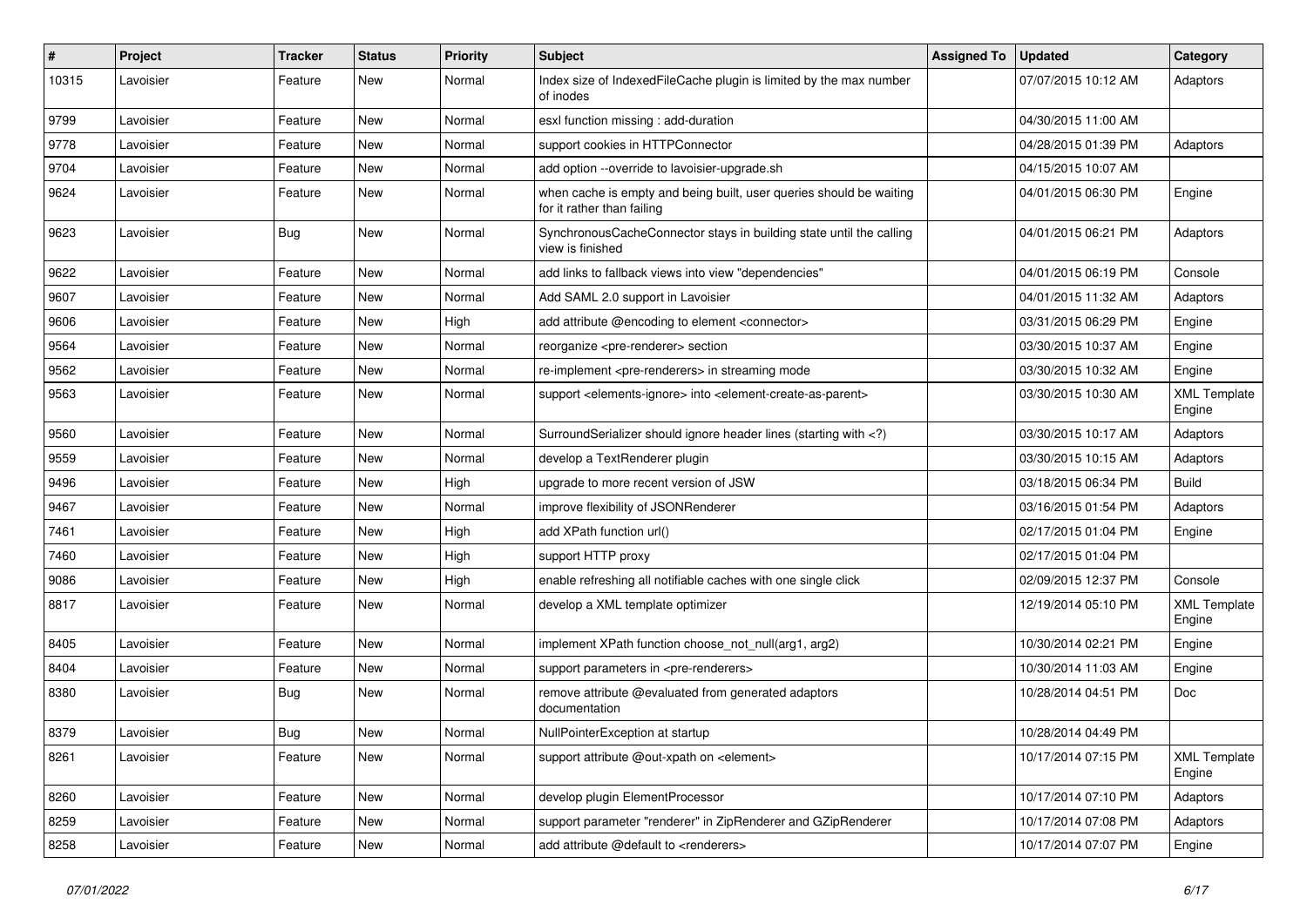| #    | Project   | <b>Tracker</b> | <b>Status</b> | <b>Priority</b> | Subject                                                                                 | <b>Assigned To</b> | <b>Updated</b>      | Category                          |
|------|-----------|----------------|---------------|-----------------|-----------------------------------------------------------------------------------------|--------------------|---------------------|-----------------------------------|
| 8241 | Lavoisier | Feature        | New           | Normal          | improve dropdown list of view "form"                                                    |                    | 10/15/2014 06:05 PM | Engine                            |
| 8240 | Lavoisier | Feature        | <b>New</b>    | Normal          | LDAPConnector/LDIFSerializer should generate data in DSML format                        |                    | 10/15/2014 06:02 PM | Adaptors                          |
| 8217 | Lavoisier | <b>Bug</b>     | New           | Normal          | Logo demo view seems broken                                                             |                    | 10/13/2014 02:06 PM |                                   |
| 8172 | Lavoisier | Feature        | New           | Normal          | support XPath function append()                                                         |                    | 10/06/2014 10:43 AM | <b>XML Template</b><br>Engine     |
| 8132 | Lavoisier | Feature        | <b>New</b>    | Normal          | support attribute @first-child-attributes in <element></element>                        |                    | 09/30/2014 04:28 PM |                                   |
| 8055 | Lavoisier | <b>Bug</b>     | New           | Normal          | view "debug" fails when Lavoisier is installed in a directory with<br>special character |                    | 09/19/2014 05:02 PM |                                   |
| 7811 | Lavoisier | Feature        | <b>New</b>    | Normal          | support server-side argument validation with XPath                                      |                    | 07/30/2014 05:05 PM |                                   |
| 7649 | Lavoisier | Feature        | <b>New</b>    | Normal          | develop a XMLTemplateProcessor plugin                                                   |                    | 07/04/2014 05:52 PM | Adaptors                          |
| 7619 | Lavoisier | Feature        | New           | Normal          | replace @INCLUDES with #include in properties files                                     |                    | 07/04/2014 11:17 AM | Engine                            |
| 7566 | Lavoisier | Bug            | <b>New</b>    | Low             | fields of view "form" are disabled when they have default value                         |                    | 06/27/2014 04:53 PM | Console                           |
| 7465 | Lavoisier | Bug            | New           | Normal          | fix all the relative URL used by the web console                                        |                    | 06/17/2014 04:57 PM | Console                           |
| 7464 | Lavoisier | Feature        | <b>New</b>    | Normal          | replace XSL with HTML template in web console                                           |                    | 06/17/2014 04:55 PM | Console                           |
| 7463 | Lavoisier | Feature        | New           | Normal          | add attribute tpl:url.                                                                  |                    | 06/17/2014 04:54 PM | <b>HTML</b><br>Template<br>Engine |
| 7325 | Lavoisier | Feature        | <b>New</b>    | Normal          | support filtering dependencies graph by categories                                      |                    | 06/04/2014 05:14 PM | Console                           |
| 6687 | Lavoisier | Feature        | <b>New</b>    | Low             | develop a CronTrigger                                                                   |                    | 03/27/2014 04:36 PM | Adaptors                          |
| 6325 | Lavoisier | Feature        | <b>New</b>    | Low             | enable limiting the maximum output size                                                 |                    | 03/24/2014 10:40 AM | Engine                            |
| 6353 | Lavoisier | Feature        | New           | Low             | support new parameter type "Language"                                                   |                    | 03/24/2014 10:40 AM | Engine                            |
| 6260 | Lavoisier | Feature        | <b>New</b>    | Low             | support introspection of view-template                                                  |                    | 03/24/2014 10:40 AM | Engine                            |
| 6303 | Lavoisier | Feature        | <b>New</b>    | Low             | support attributes @package and @id on <config></config>                                |                    | 03/24/2014 10:31 AM | Engine                            |
| 5090 | Lavoisier | Feature        | New           | Low             | add new adaptor type : < writer>                                                        |                    | 03/24/2014 10:26 AM | Engine                            |
| 4906 | Lavoisier | Feature        | New           | Low             | XPath2SQLTemplate : add support for SQL functions                                       |                    | 03/24/2014 10:26 AM | Adaptors                          |
| 4905 | Lavoisier | Feature        | <b>New</b>    | Low             | XPath2SQLTemplate : add support for XPath functions                                     |                    | 03/24/2014 10:26 AM | Adaptors                          |
| 4904 | Lavoisier | Feature        | <b>New</b>    | Low             | XPath2SQLTemplate : add support for ORDER BY                                            |                    | 03/24/2014 10:26 AM | Adaptors                          |
| 4871 | Lavoisier | Feature        | New           | Low             | ExcelSerializer                                                                         |                    | 03/24/2014 10:26 AM | Adaptors                          |
| 4870 | Lavoisier | Feature        | New           | Low             | BinarySerializer                                                                        |                    | 03/24/2014 10:26 AM | Adaptors                          |
| 4867 | Lavoisier | Feature        | New           | Low             | ScalaProcessor                                                                          |                    | 03/24/2014 10:26 AM | Adaptors                          |
| 4866 | Lavoisier | Feature        | New           | Low             | <b>XQueryConnector</b>                                                                  |                    | 03/24/2014 10:26 AM | Adaptors                          |
| 4865 | Lavoisier | Feature        | New           | Low             | support remote connection in JMXConnector                                               |                    | 03/24/2014 10:26 AM | Adaptors                          |
| 4863 | Lavoisier | Feature        | New           | Low             | YAMLRenderer                                                                            |                    | 03/24/2014 10:26 AM | Adaptors                          |
| 6360 | Lavoisier | Feature        | New           | Low             | develop a EntriesProcessor (or a EntriesRenderer)                                       |                    | 03/05/2014 03:22 PM | Adaptors                          |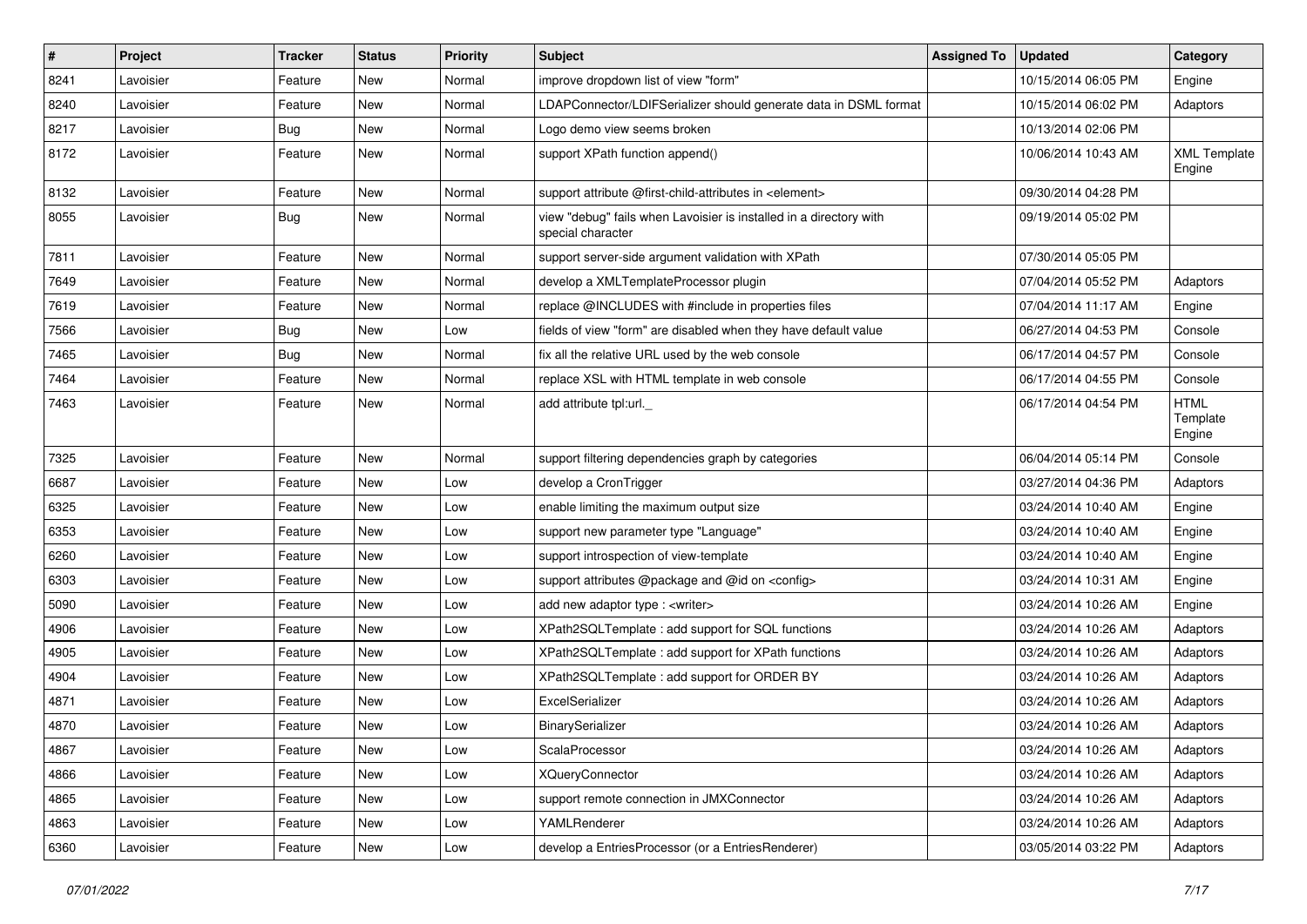| $\vert$ # | Project                 | <b>Tracker</b> | <b>Status</b> | <b>Priority</b> | <b>Subject</b>                                             | <b>Assigned To</b> | <b>Updated</b>      | Category                  |
|-----------|-------------------------|----------------|---------------|-----------------|------------------------------------------------------------|--------------------|---------------------|---------------------------|
| 4934      | Lavoisier               | Feature        | <b>New</b>    | Low             | implement some additional cache adaptors                   |                    | 02/07/2014 04:59 PM | Adaptors                  |
| 5009      | Lavoisier               | Feature        | <b>New</b>    | Low             | <b>ICalRenderer</b>                                        |                    | 01/21/2014 06:02 PM | Adaptors                  |
| 5008      | Lavoisier               | Feature        | New           | Low             | <b>ICalSerializer</b>                                      |                    | 01/21/2014 06:01 PM | Adaptors                  |
| 5558      | Lavoisier               | Feature        | New           | Low             | add XPath function build_xpath()                           |                    | 11/29/2013 09:58 AM | Engine                    |
| 2112      | LC <sub>2</sub>         | Feature        | New           | Low             | Rorc lib                                                   |                    | 04/08/2013 06:11 PM |                           |
| 2076      | LC <sub>2</sub>         | Feature        | <b>New</b>    | Low             | Finer grained report for boot Crocus script                |                    | 10/11/2011 02:18 PM |                           |
| 35045     | operations-portal-users | Feature        | <b>New</b>    | Normal          | Tasks for the release                                      |                    | 09/20/2018 10:48 AM | Others                    |
| 35044     | operations-portal-users | Feature        | New           | Normal          | New ROD dashboard                                          |                    | 09/20/2018 10:42 AM | Dashboard                 |
| 23257     | operations-portal-users | Bug            | <b>New</b>    | Normal          | Downtime notification admin page                           |                    | 10/25/2017 03:57 PM | Downtime<br>Notification  |
| 1083      | Oval                    | Bug            | New           | Immediate       | oval log -gui                                              |                    | 11/16/2010 11:45 AM | Command Line<br>Interface |
| 1082      | Oval                    | <b>Bug</b>     | New           | Low             | NO DIFF                                                    |                    | 11/16/2010 11:44 AM | Command Line<br>Interface |
| 597       | Oval                    | Feature        | <b>New</b>    | Normal          | YAML comme langage de configuration ?                      |                    | 05/11/2010 01:36 PM |                           |
| 12978     | <b>PEM</b>              | Bug            | New           | Low             | pem-sync pull                                              |                    | 03/24/2016 05:11 PM |                           |
| 12976     | <b>PEM</b>              | Feature        | New           | Low             | pem-sync co_pem                                            |                    | 03/24/2016 05:00 PM |                           |
| 12975     | PEM                     | Feature        | <b>New</b>    | Normal          | pem-sync co_pem                                            |                    | 03/24/2016 04:54 PM |                           |
| 12974     | <b>PEM</b>              | Feature        | New           | Normal          | pem-sync cp_pem                                            |                    | 03/24/2016 04:52 PM |                           |
| 12963     | <b>PEM</b>              | <b>Bug</b>     | New           | Normal          | add tool crash                                             |                    | 03/24/2016 09:10 AM |                           |
| 12962     | <b>PEM</b>              | Bug            | New           | Normal          | pem-sync list ???                                          |                    | 03/24/2016 09:05 AM |                           |
| 12961     | <b>PEM</b>              | Feature        | New           | Normal          | PEM version                                                |                    | 03/24/2016 09:03 AM |                           |
| 10314     | <b>PEM</b>              | Bug            | <b>New</b>    | High            | Environment compliant with CLI                             |                    | 07/07/2015 09:57 AM |                           |
| 10313     | <b>PEM</b>              | <b>Bug</b>     | New           | Normal          | Error message to change !                                  |                    | 07/07/2015 09:51 AM |                           |
| 10274     | <b>PEM</b>              | <b>Bug</b>     | New           | Normal          | SYSTEM.ASSERTIONS.ASSERT_FAILURE                           |                    | 07/01/2015 11:12 AM |                           |
| 10273     | <b>PEM</b>              | Feature        | New           | Normal          | Easier configuration process                               |                    | 07/01/2015 11:11 AM |                           |
| 9534      | Pipelet                 | Feature        | <b>New</b>    | Normal          | logging of stdout and stderr                               |                    | 03/25/2015 02:31 PM |                           |
| 8262      | Pipelet                 | Feature        | <b>New</b>    | Normal          | LocalRepository: recursive search of segment source script |                    | 10/19/2014 05:13 PM |                           |
| 4068      | Pipelet                 | Bug            | New           | High            | Tagging works randomly with konqueror                      |                    | 03/07/2013 10:39 AM | Web                       |
| 3992      | Pipelet                 | Feature        | New           | Low             | directory in data with specific color                      |                    | 02/20/2013 05:19 PM |                           |
| 3954      | Pipelet                 | Task           | New           | Low             | Documentation: Environment cheat sheet                     |                    | 02/13/2013 11:00 AM |                           |
| 1178      | Pipelet                 | Task           | New           | High            | writing mysql and postgre backends                         |                    | 02/13/2013 10:49 AM |                           |
| 2753      | Pipelet                 | <b>Bug</b>     | New           | Urgent          | retrieve hook name from source code                        |                    | 05/22/2012 02:36 PM |                           |
| 1566      | Pipelet                 | <b>Bug</b>     | New           | Low             | Bug daemon cherrypy on Macintosh                           |                    | 05/10/2011 12:14 PM |                           |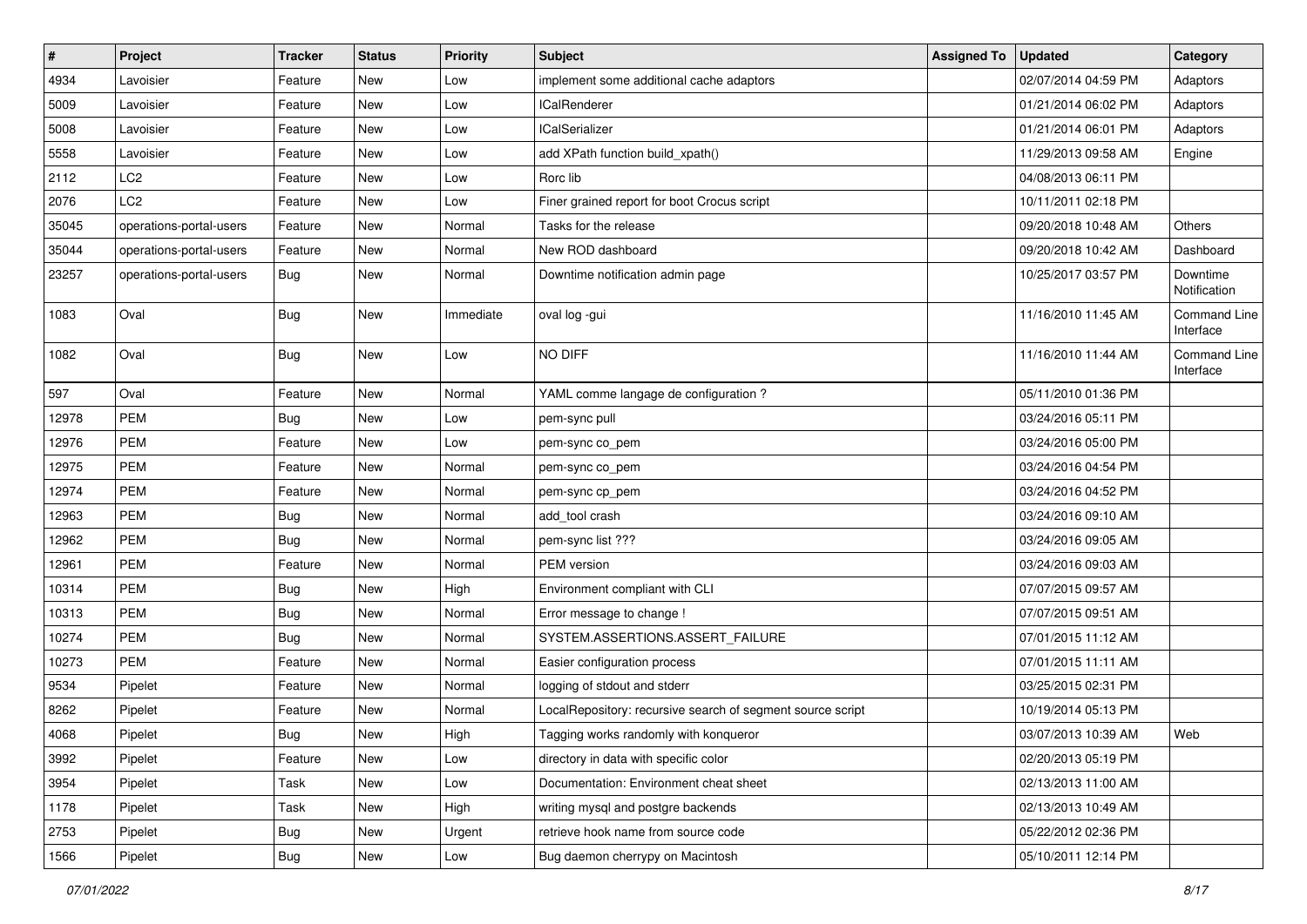| #     | Project      | Tracker    | <b>Status</b> | <b>Priority</b> | Subject                                                                                                                                    | <b>Assigned To</b> | <b>Updated</b>      | Category |
|-------|--------------|------------|---------------|-----------------|--------------------------------------------------------------------------------------------------------------------------------------------|--------------------|---------------------|----------|
| 1437  | Pipelet      | <b>Bug</b> | New           | Normal          | str_parents not updated in time for glob_parent                                                                                            |                    | 03/10/2011 05:51 PM |          |
| 1337  | Pipelet      | Task       | <b>New</b>    | Normal          | logged subprocess improvement                                                                                                              |                    | 03/08/2011 09:07 PM |          |
| 1336  | Pipelet      | Task       | New           | Low             | Add comments in multiplex                                                                                                                  |                    | 02/24/2011 10:17 AM |          |
| 45480 | PyROS        | Feature    | New           | High            | **** D1 - System Security & Control                                                                                                        |                    | 06/29/2022 07:39 AM |          |
| 44917 | <b>PyROS</b> | Task       | New           | Normal          | Sécuriser : Agir sur le système en fonction de l'environnement<br>(externe/interne) pour la sécurité de l'Observatoire et des personnes    |                    | 06/29/2022 07:39 AM |          |
| 44161 | PyROS        | Feature    | <b>New</b>    | High            | *** SF04 - SPV - System Coordination & Supervision : Majordome<br>(Conducting) (head)                                                      |                    | 06/29/2022 07:39 AM |          |
| 44920 | PyROS        | Task       | <b>New</b>    | Normal          | Démarrage ou fin des observations (début/fin de nuit)                                                                                      |                    | 06/29/2022 07:38 AM |          |
| 44916 | PyROS        | Task       | New           | Normal          | Rythmer : Agir sur le système pour lui donner un rythme en fonction<br>du temps (nuit/jour)                                                |                    | 06/29/2022 07:38 AM |          |
| 51514 | PyROS        | Task       | New           | Normal          | <b>LOG</b>                                                                                                                                 |                    | 06/29/2022 07:37 AM |          |
| 48278 | PyROS        | Task       | <b>New</b>    | High            | AGENT général (dont dépendent tous les agents et AgentDevices)                                                                             |                    | 06/29/2022 07:37 AM |          |
| 48307 | PyROS        | Task       | New           | Normal          | Send, Receive, and Process Commands (Agent <= > Agent)                                                                                     |                    | 06/29/2022 07:33 AM |          |
| 49136 | PyROS        | Task       | New           | Normal          | GF03-INFRA - Logging integration (general logs & agents)                                                                                   |                    | 06/29/2022 07:25 AM |          |
| 44165 | PyROS        | Feature    | New           | Normal          | *** SF16 - DSH - General monitoring: Dashboard (website)                                                                                   |                    | 06/29/2022 07:24 AM |          |
| 49135 | PyROS        | Task       | New           | Normal          | SF15-SST integration (agents, start, stop, commands)                                                                                       |                    | 06/29/2022 07:23 AM |          |
| 49124 | <b>PyROS</b> | Task       | New           | Normal          | SF04-SPV integration (AgentMajordome)                                                                                                      |                    | 06/29/2022 07:21 AM |          |
| 49123 | PyROS        | Task       | New           | Normal          | SF03-ENV integration                                                                                                                       |                    | 06/29/2022 07:20 AM |          |
| 49120 | PyROS        | Task       | New           | Normal          | General Design (structure, design, responsive, CSS)                                                                                        |                    | 06/29/2022 07:18 AM |          |
| 49874 | PyROS        | Task       | New           | Normal          | (docker) Installation Guitastro & dependencies                                                                                             |                    | 06/28/2022 10:11 PM |          |
| 44658 | PyROS        | Feature    | New           | High            | *** SF15 - SST - START&STOP - System Startup (launch),<br>monitoring, and Shutdown                                                         |                    | 06/28/2022 10:06 PM |          |
| 49878 | PyROS        | Task       | New           | Normal          | SF02-SCP integration - Lancement auto de l'agent de gestion du SP<br>lifecycle                                                             |                    | 06/28/2022 10:04 PM |          |
| 44919 | PyROS        | Task       | New           | Normal          | Sauvegarder (logger) les différents changements d'état                                                                                     |                    | 06/28/2022 09:58 PM |          |
| 44918 | PyROS        | Task       | New           | Normal          | Optimiser : Agir sur le système en fonction des conditions<br>d'observation pour n'observer que quand la qualité du ciel est<br>suffisante |                    | 06/28/2022 09:58 PM |          |
| 44915 | PyROS        | Task       | New           | Normal          | Changer le mode du système : passer en mode manuel<br>(maintenance) ou automatique                                                         |                    | 06/28/2022 09:57 PM |          |
| 44914 | PyROS        | Task       | New           | Normal          | (re-)Démarrer, mettre en Pause, ou Stopper tout ou partie du<br>système                                                                    |                    | 06/28/2022 09:56 PM |          |
| 49152 | PyROS        | Task       | New           | Normal          | RUN/EXEC - Start & Stop software (et Agents)                                                                                               |                    | 05/24/2022 02:55 PM |          |
| 49149 | PyROS        | Task       | New           | High            | SCRIPT RUN (PYROS/pyros.py) (uniquement pour la partie<br>execution)                                                                       |                    | 05/24/2022 02:55 PM |          |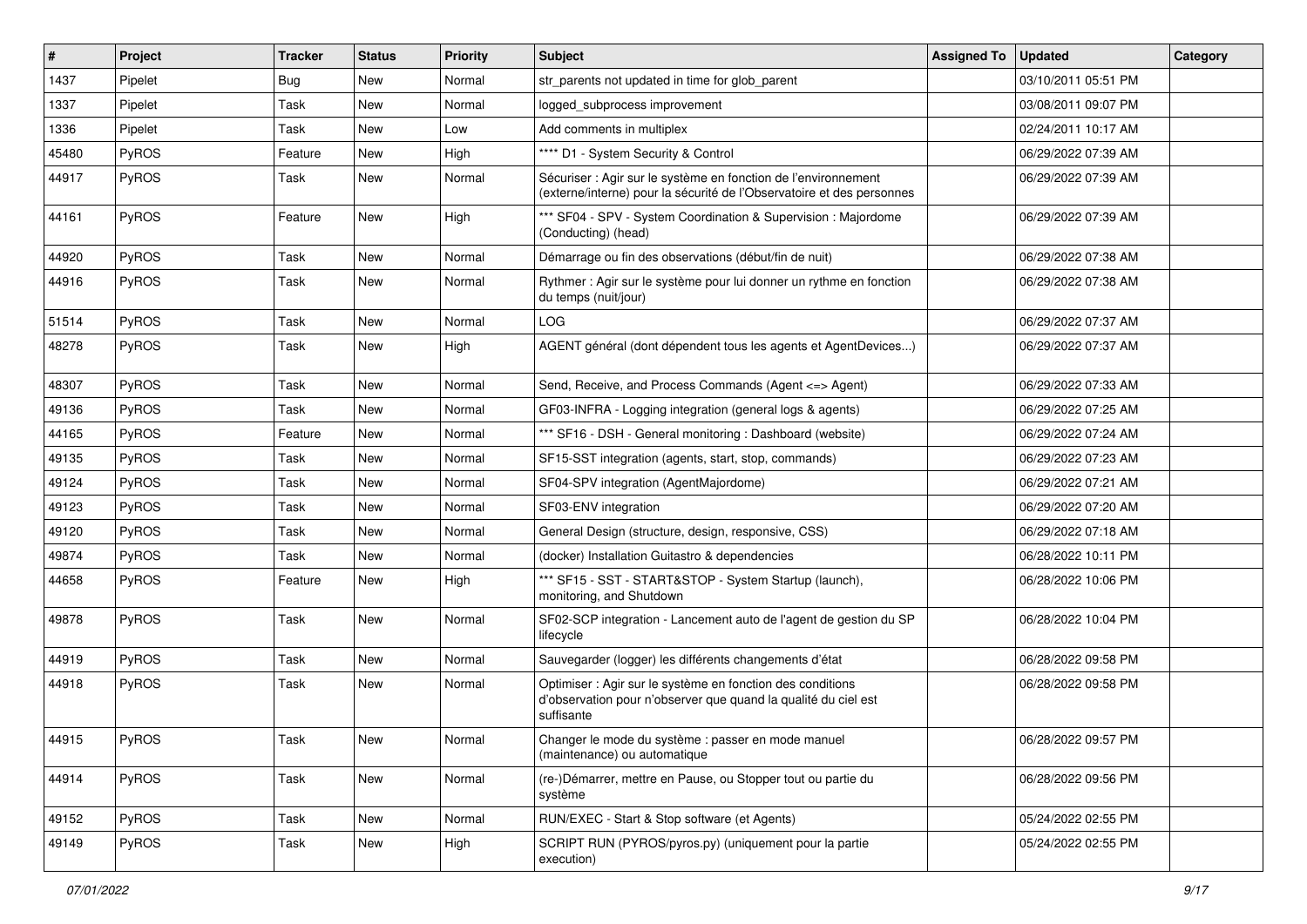| $\vert$ # | Project      | <b>Tracker</b> | <b>Status</b> | <b>Priority</b> | Subject                                                                                                                          | <b>Assigned To</b> | <b>Updated</b>      | Category |
|-----------|--------------|----------------|---------------|-----------------|----------------------------------------------------------------------------------------------------------------------------------|--------------------|---------------------|----------|
| 44159     | PyROS        | Feature        | New           | Normal          | *** SF03 - ENV - Environment Monitoring (int/ext, observatory &<br>weather)                                                      |                    | 05/05/2022 09:54 AM |          |
| 44907     | PyROS        | Task           | <b>New</b>    | Normal          | Show Weather & Observatory monitored data (in a convenient way)                                                                  |                    | 05/05/2022 09:53 AM |          |
| 45481     | PyROS        | Feature        | New           | Normal          | **** D2 - Users & Programs                                                                                                       |                    | 03/29/2022 09:17 AM |          |
| 44892     | PyROS        | Task           | <b>New</b>    | Normal          | SPs view (list & 1)                                                                                                              |                    | 03/29/2022 09:17 AM |          |
| 44890     | <b>PyROS</b> | Task           | New           | Normal          | SP CRUD                                                                                                                          |                    | 03/29/2022 09:17 AM |          |
| 44154     | PyROS        | Feature        | In progress   | Normal          | *** SF02 - SCP - Scientific Programs Management                                                                                  |                    | 03/29/2022 09:17 AM |          |
| 44835     | PyROS        | Task           | New           | Normal          | (F01) CRUD (utilisateur)                                                                                                         |                    | 03/29/2022 09:14 AM |          |
| 44150     | PyROS        | Feature        | In progress   | Normal          | *** SF01 - USR - Users, Roles, and Authorizations Management                                                                     |                    | 03/29/2022 09:14 AM |          |
| 44721     | PyROS        | Feature        | New           | Normal          | *** GF4 - QUAL - Quality & Tests - High level tests (integration &<br>functional), plan tests, validation des exigences (qualif) |                    | 03/16/2022 04:55 PM |          |
| 45485     | PyROS        | Feature        | New           | High            | **** D0 - GENERAL, ADMINISTRATIVE & TECHNICAL                                                                                    |                    | 03/16/2022 04:53 PM |          |
| 49890     | PyROS        | Task           | New           | Normal          | Global Start & Stop (safe)                                                                                                       |                    | 03/16/2022 04:52 PM |          |
| 44659     | PyROS        | Feature        | New           | Normal          | *** GF3 - INFRA - Hardware, Operating System, Network, Security &<br>Safety                                                      |                    | 03/16/2022 04:51 PM |          |
| 49889     | PyROS        | Task           | New           | Normal          | Backup                                                                                                                           |                    | 03/16/2022 04:49 PM |          |
| 49888     | <b>PyROS</b> | Task           | <b>New</b>    | Normal          | Firewall                                                                                                                         |                    | 03/16/2022 04:48 PM |          |
| 49887     | PyROS        | Task           | <b>New</b>    | Normal          | Hardware                                                                                                                         |                    | 03/16/2022 04:47 PM |          |
| 49886     | <b>PyROS</b> | Task           | <b>New</b>    | Normal          | System watch (Nagios, )                                                                                                          |                    | 03/16/2022 04:47 PM |          |
| 49885     | PyROS        | Task           | New           | Normal          | <b>Network</b>                                                                                                                   |                    | 03/16/2022 04:46 PM |          |
| 48279     | PyROS        | Task           | New           | Normal          | General LOGGING (fichiers texte, écran en mode debug)                                                                            |                    | 03/16/2022 04:45 PM |          |
| 45153     | <b>PyROS</b> | Story          | <b>New</b>    | Normal          | REQ-051 Sécurité des systèmes informatique (SSI)                                                                                 |                    | 03/16/2022 04:44 PM |          |
| 45126     | PyROS        | Story          | <b>New</b>    | Normal          | REQ-048 sauvegarde des données brutes                                                                                            |                    | 03/16/2022 04:43 PM |          |
| 45154     | PyROS        | Story          | New           | Normal          | REQ-070 SSI_010 Spécifications techniques SSI                                                                                    |                    | 03/16/2022 04:42 PM |          |
| 45135     | PyROS        | Story          | New           | Normal          | REQ-050 SURETE_260 Système informatique (SSI)                                                                                    |                    | 03/16/2022 04:42 PM |          |
| 45130     | PyROS        | Story          | New           | Normal          | REQ-047 SURETE 240 Sauvegarde des données brutes                                                                                 |                    | 03/16/2022 04:42 PM |          |
| 45129     | PyROS        | Story          | New           | Normal          | REQ-046 SURETE_210 Arrêt du système en cas de condition<br>météorologiques défavorables                                          |                    | 03/16/2022 04:42 PM |          |
| 45128     | PyROS        | Story          | New           | Normal          | REQ-045 SECURITE_200 Système d'alerte                                                                                            |                    | 03/16/2022 04:42 PM |          |
| 45103     | PyROS        | Story          | New           | Normal          | REQ-033 SURETE_050 Prise en compte de la météo                                                                                   |                    | 03/16/2022 04:42 PM |          |
| 45101     | PyROS        | Story          | New           | Normal          | REQ-034 SURETE_080 Coupure électrique                                                                                            |                    | 03/16/2022 04:42 PM |          |
| 45184     | <b>PyROS</b> | Story          | New           | Normal          | REQ-111 Mise en sécurité automatique en cas de cyclone                                                                           |                    | 03/16/2022 04:38 PM |          |
| 45183     | PyROS        | Story          | New           | Normal          | REQ-110 Arrêt et redémarrage automatique en cas de coupure<br>électrique                                                         |                    | 03/16/2022 04:38 PM |          |
| 45175     | PyROS        | Story          | New           | Normal          | REQ-102 Surveillance et sécurisation de la BD                                                                                    |                    | 03/16/2022 04:38 PM |          |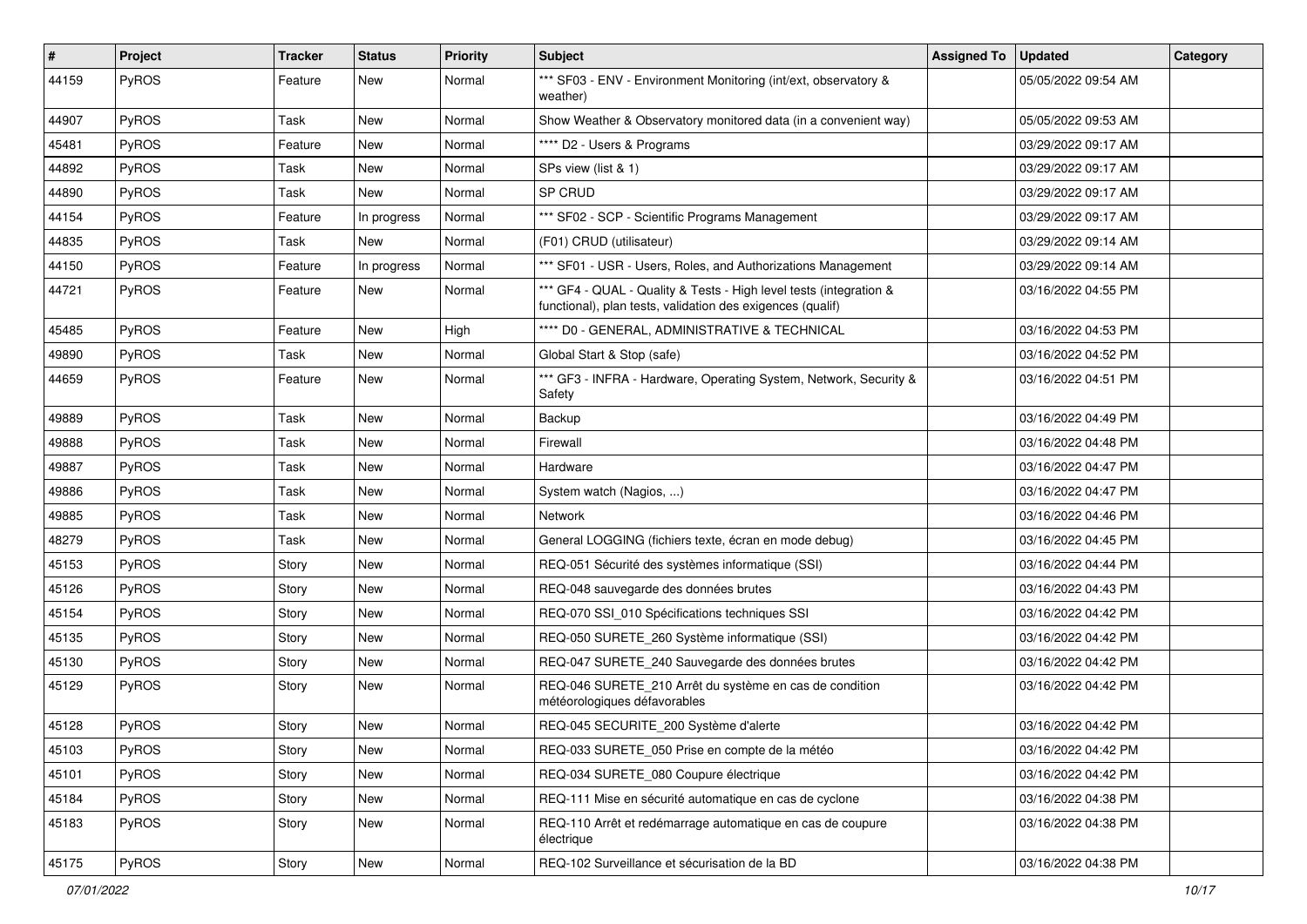| $\vert$ # | Project      | <b>Tracker</b> | <b>Status</b> | <b>Priority</b> | <b>Subject</b>                                                                                                     | <b>Assigned To</b> | <b>Updated</b>      | Category |
|-----------|--------------|----------------|---------------|-----------------|--------------------------------------------------------------------------------------------------------------------|--------------------|---------------------|----------|
| 44814     | PyROS        | Story          | New           | Normal          | REQ-101 Logs                                                                                                       |                    | 03/16/2022 04:38 PM |          |
| 44811     | PyROS        | Story          | <b>New</b>    | Normal          | *** REQ-100 FROM CCTP TAROT-NC & MEETINGS                                                                          |                    | 03/16/2022 04:38 PM |          |
| 45131     | <b>PyROS</b> | Story          | New           | Normal          | REQ-049 SURETE 250 Transfert des données                                                                           |                    | 03/16/2022 04:16 PM |          |
| 45483     | PyROS        | Feature        | New           | High            | **** D4 - Images production (L0)                                                                                   |                    | 03/16/2022 07:28 AM |          |
| 44163     | PyROS        | Feature        | New           | Normal          | *** SF09 - CMC - Command Control - Telescope & Instruments<br>Control & Monitoring (DeviceController, AgentDevice) |                    | 03/16/2022 07:28 AM |          |
| 49876     | PyROS        | Task           | <b>New</b>    | Normal          | Guitastro integration                                                                                              |                    | 03/16/2022 07:28 AM |          |
| 49875     | PyROS        | Task           | New           | Normal          | (classic) Installation Guitastro & dependencies                                                                    |                    | 03/16/2022 07:27 AM |          |
| 48271     | PyROS        | Task           | <b>New</b>    | High            | CLASSIC installation (with venv)                                                                                   |                    | 03/16/2022 07:27 AM |          |
| 44168     | PyROS        | Task           | <b>New</b>    | High            | (GF2) INSTALL & DEPLOY                                                                                             |                    | 03/16/2022 07:27 AM |          |
| 44148     | <b>PyROS</b> | Feature        | New           | High            | *** GF2 - INST - Config, Install, udpate, deploy (IRAP, CNES,<br>TAROT)                                            |                    | 03/16/2022 07:27 AM |          |
| 45552     | PyROS        | Task           | <b>New</b>    | Normal          | General configuration integration                                                                                  |                    | 03/15/2022 11:15 PM |          |
| 49871     | <b>PyROS</b> | Task           | New           | Normal          | Config par défaut (à définir)                                                                                      |                    | 03/15/2022 11:11 PM |          |
| 49210     | PyROS        | Task           | <b>New</b>    | Normal          | <b>CONFIGURATION GENERALE</b>                                                                                      |                    | 03/15/2022 11:11 PM |          |
| 49870     | PyROS        | Task           | New           | Normal          | Config générale : logo, pagination, couleurs, options générales,<br>options par feature,                           |                    | 03/15/2022 11:11 PM |          |
| 49872     | PyROS        | Task           | <b>New</b>    | Normal          | Restauration de la config par défaut                                                                               |                    | 03/15/2022 11:10 PM |          |
| 49125     | <b>PyROS</b> | Task           | <b>New</b>    | Normal          | SF05-SEQ integration                                                                                               |                    | 03/15/2022 11:03 PM |          |
| 44661     | PyROS        | Feature        | New           | Normal          | *** SF13 - IAF - Images Fetching (quicklook & download)                                                            |                    | 03/15/2022 04:49 PM |          |
| 44164     | PyROS        | Feature        | New           | Normal          | *** SF12 - IAN - Images Analysis (Triton)                                                                          |                    | 03/15/2022 04:48 PM |          |
| 44584     | PyROS        | Feature        | <b>New</b>    | Normal          | *** SF10 - CAL - Calibration (Dark/Bias/Flat)                                                                      |                    | 03/15/2022 04:48 PM |          |
| 44162     | PyROS        | Feature        | <b>New</b>    | High            | *** SF08 - EXE (SOX) - Observation Sequence (SO) eXecution                                                         |                    | 03/15/2022 04:46 PM |          |
| 44160     | PyROS        | Feature        | New           | Normal          | *** SF07 - PLN - Observation Sequences Planning & Scheduling                                                       |                    | 03/15/2022 04:46 PM |          |
| 44158     | PyROS        | Feature        | New           | Normal          | *** SF06 - ALR - Alerts Management                                                                                 |                    | 03/15/2022 04:46 PM |          |
| 44166     | PyROS        | Task           | New           | High            | (GF1) DOCUMENTATION                                                                                                |                    | 03/04/2022 11:57 AM |          |
| 44389     | PyROS        | Task           | New           | High            | (GF1) PROJECT MANAGEMENT (REDMINE FORGE) : Features,<br>tasks, gantt, kanban                                       |                    | 03/04/2022 11:56 AM |          |
| 49543     | PyROS        | Task           | New           | Normal          | Users View (list & 1)                                                                                              |                    | 02/23/2022 06:06 PM |          |
| 48270     | PyROS        | Task           | New           | Normal          | SCRIPT INSTALL/UPDATE (PYROS/pyros.py) (uniquement pour la<br>partie install & update)                             |                    | 02/23/2022 05:57 PM |          |
| 49250     | PyROS        | Task           | New           | Normal          | <b>CREATE/UPDATE Sequence</b>                                                                                      |                    | 02/23/2022 12:02 PM |          |
| 44932     | PyROS        | Task           | <b>New</b>    | Normal          | CREATE a Sequence (must be attached to a valid SP)                                                                 |                    | 02/23/2022 12:02 PM |          |
| 47447     | PyROS        | Task           | New           | Normal          | (F05) ACTIONS (CRUD), VIEWS, and AUTHORIZATIONS                                                                    |                    | 02/23/2022 10:45 AM |          |
| 45181     | PyROS        | Story          | New           | Normal          | REQ-108 Pouvoir déposer dans différents systèmes de coordonnées                                                    |                    | 02/22/2022 04:38 PM |          |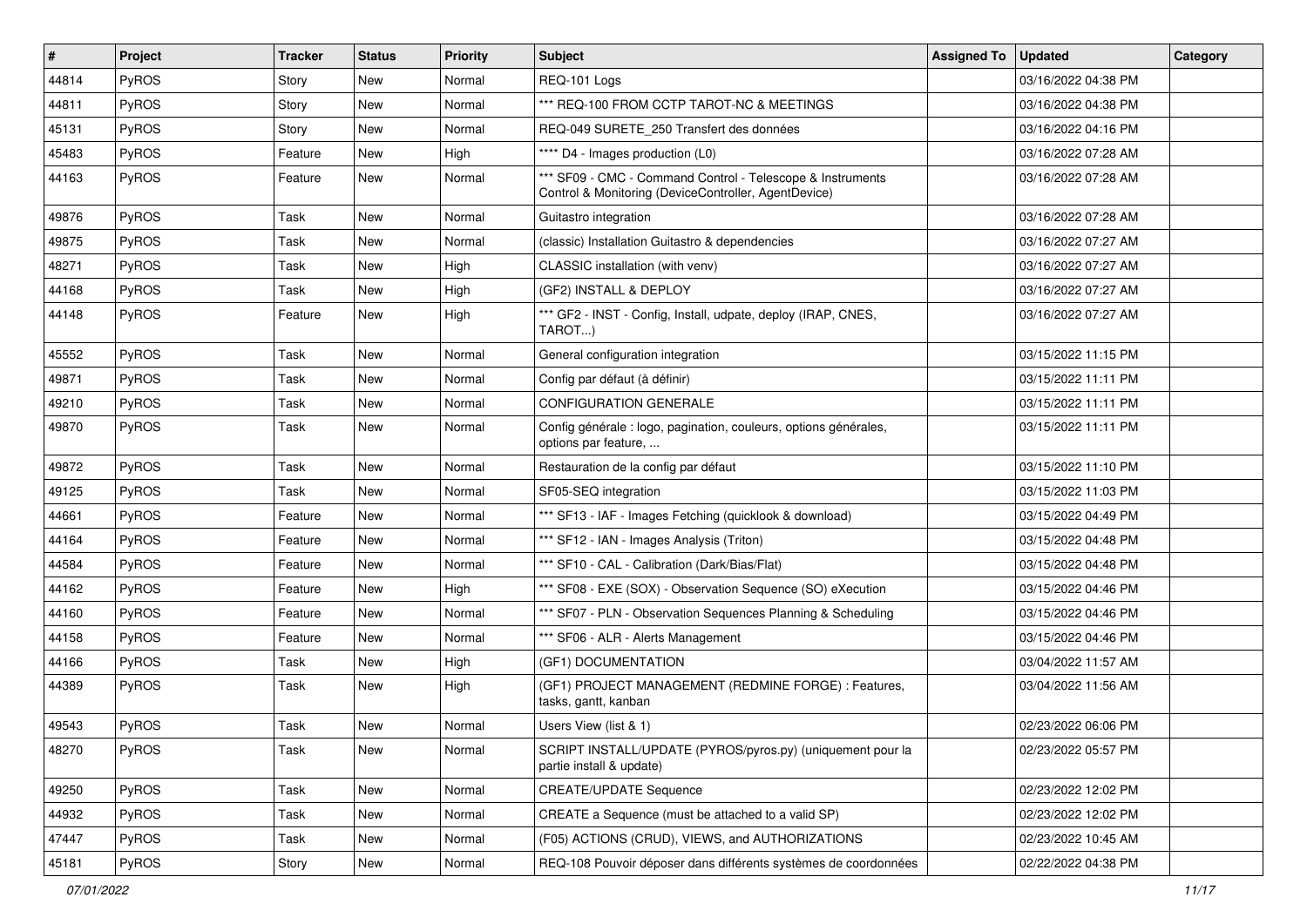| $\sharp$ | Project | <b>Tracker</b> | <b>Status</b> | <b>Priority</b> | <b>Subject</b>                                                                                                                                       | <b>Assigned To</b> | <b>Updated</b>      | Category  |
|----------|---------|----------------|---------------|-----------------|------------------------------------------------------------------------------------------------------------------------------------------------------|--------------------|---------------------|-----------|
| 45482    | PyROS   | Feature        | New           | High            | **** D3 - Sequences submission & plannig                                                                                                             |                    | 02/22/2022 03:01 PM |           |
| 49253    | PyROS   | Task           | <b>New</b>    | Normal          | READ 1 & list                                                                                                                                        |                    | 02/21/2022 03:21 PM |           |
| 49252    | PyROS   | Task           | New           | Normal          | <b>WEB FORM</b>                                                                                                                                      |                    | 02/17/2022 01:59 PM |           |
| 49262    | PyROS   | Task           | In progress   | Normal          | Sequence Validation                                                                                                                                  |                    | 02/03/2022 02:50 PM |           |
| 44945    | PyROS   | Task           | <b>New</b>    | Normal          | (READ 1) Sequence detailed view                                                                                                                      |                    | 02/03/2022 09:45 AM |           |
| 49249    | PyROS   | Task           | In progress   | Normal          | General Menu for this feature                                                                                                                        |                    | 02/03/2022 09:39 AM |           |
| 49247    | PyROS   | Task           | New           | Normal          | State diagram (doc)                                                                                                                                  |                    | 02/03/2022 09:34 AM |           |
| 49246    | PyROS   | Task           | New           | Normal          | Sequence Lifecycle (status)                                                                                                                          |                    | 02/03/2022 09:34 AM |           |
| 45484    | PyROS   | Feature        | New           | Normal          | **** D5 - Images management (L1-L2)                                                                                                                  |                    | 02/02/2022 02:36 PM |           |
| 44388    | PyROS   | Task           | <b>New</b>    | High            | (GF2) SOURCE CODE MANAGEMENT (GITLAB)                                                                                                                |                    | 02/02/2022 12:28 PM | Evolution |
| 49157    | PyROS   | Task           | New           | Normal          | Super Super Agent qui surveille l'ensemble des super agents sur<br>chaque noeud (?)                                                                  |                    | 01/31/2022 12:12 PM |           |
| 49156    | PyROS   | Task           | <b>New</b>    | Normal          | Super Agent qui démarre et stoppe les autres agents, et surveille leur<br>bonne santé (les relance si besoin) => sur chaque noeud (?)                |                    | 01/31/2022 12:12 PM |           |
| 49155    | PyROS   | Task           | <b>New</b>    | Normal          | Architecture décentralisée en plusieurs noeuds (communication via<br>BD)                                                                             |                    | 01/31/2022 12:09 PM |           |
| 49151    | PyROS   | Task           | <b>New</b>    | Normal          | Script central (pyros.py)                                                                                                                            |                    | 01/31/2022 11:36 AM |           |
| 47428    | PyROS   | Task           | <b>New</b>    | Normal          | PK2 (2022-06) - Présentations + RA + Doc LIVRABLES                                                                                                   |                    | 01/31/2022 11:34 AM |           |
| 45790    | PyROS   | Task           | New           | Normal          | PK1 (2022-01) - Présentations + RA + Doc LIVRABLES                                                                                                   |                    | 01/31/2022 11:33 AM |           |
| 45781    | PyROS   | Task           | In progress   | Normal          | Documentation et Présentations pour les PA et PK CNES                                                                                                |                    | 01/31/2022 11:32 AM |           |
| 44151    | PyROS   | Feature        | New           | High            | *** GF1 - PROJ - Project management, documentation, formation des<br>utilisateurs, interfaces, plan de justification de la définition                |                    | 01/31/2022 11:32 AM |           |
| 47439    | PyROS   | Task           | <b>New</b>    | Normal          | PA et PK CNES                                                                                                                                        |                    | 01/31/2022 11:29 AM |           |
| 46781    | PyROS   | Task           | New           | Normal          | (F02) EXIGENCES satisfaites (+ tests mis à jour)                                                                                                     |                    | 01/29/2022 01:27 AM |           |
| 47388    | PyROS   | Task           | New           | High            | (F14) ENTITIES - definition & implementation - CONFIG FILES                                                                                          |                    | 01/29/2022 01:25 AM |           |
| 45004    | PyROS   | <b>Task</b>    | <b>New</b>    | High            | MAIN CONFIG FILE - Décrire dans un fichier texte la configuration<br>complète d'une UNIT (monture) et tous ses composants et<br>instruments associés |                    | 01/29/2022 01:25 AM |           |
| 46788    | PyROS   | <b>Task</b>    | <b>New</b>    | Normal          | (F14) EXIGENCES satisfaites (+ tests mis à jour)                                                                                                     |                    | 01/29/2022 01:24 AM |           |
| 44172    | PyROS   | Feature        | New           | High            | *** SF14 - OCF - Observatory Unit & Site Configuration                                                                                               |                    | 01/29/2022 01:24 AM |           |
| 47387    | PyROS   | Task           | <b>New</b>    | Normal          | (F14) CRUD config                                                                                                                                    |                    | 01/29/2022 01:24 AM |           |
| 45748    | PyROS   | Task           | New           | Normal          | Définir Accesseurs (getX())                                                                                                                          |                    | 01/29/2022 01:21 AM |           |
| 49134    | PyROS   | Task           | New           | Normal          | SF14-OBC integration                                                                                                                                 |                    | 01/29/2022 12:52 AM |           |
| 49122    | PyROS   | Task           | New           | Normal          | SF02-SCP integration                                                                                                                                 |                    | 01/29/2022 12:50 AM |           |
| 49121    | PyROS   | Task           | New           | Normal          | SF01-USR integration                                                                                                                                 |                    | 01/29/2022 12:50 AM |           |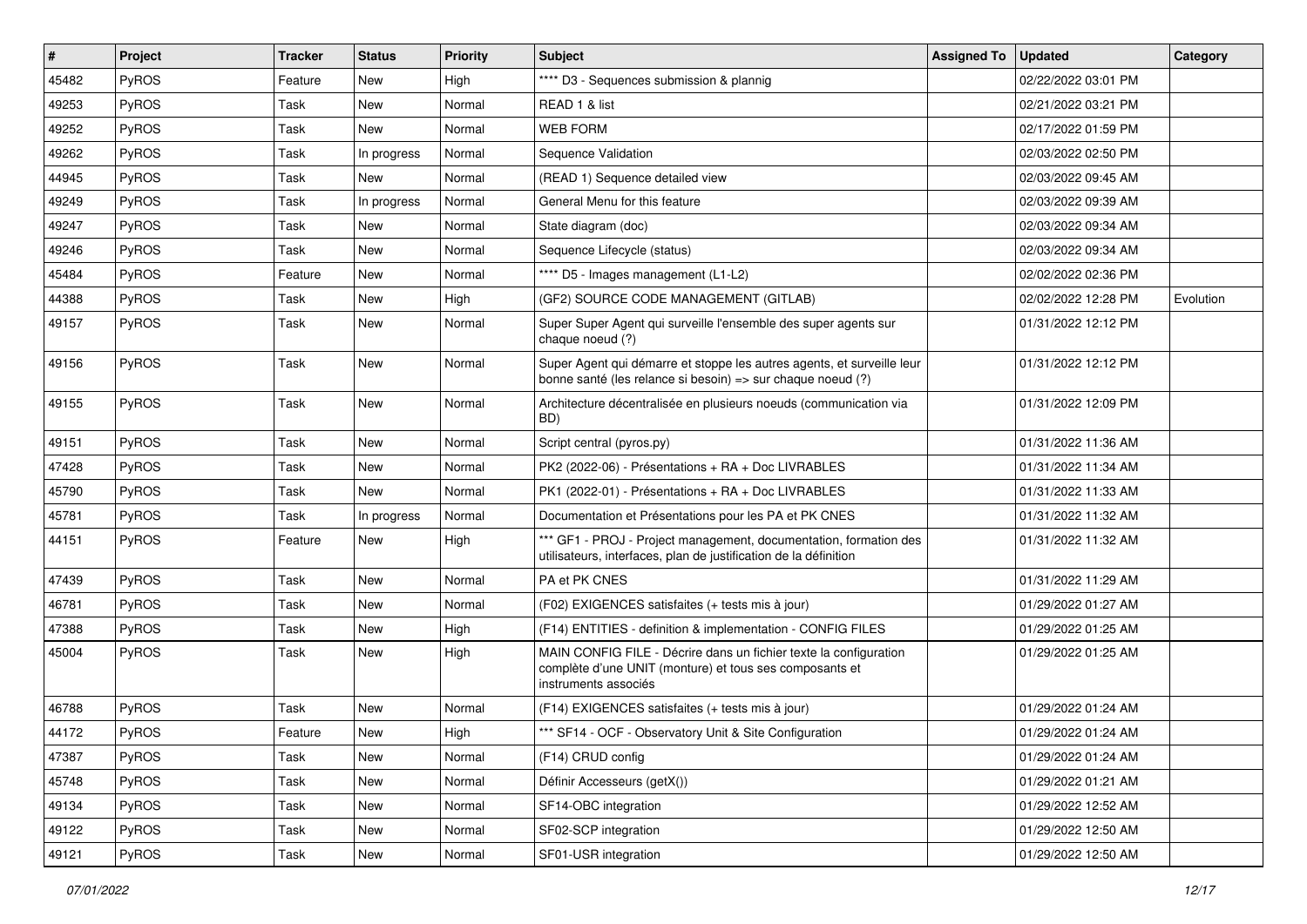| $\vert$ # | Project      | <b>Tracker</b> | <b>Status</b> | <b>Priority</b> | <b>Subject</b>                                                                                       | <b>Assigned To</b> | <b>Updated</b>      | Category |
|-----------|--------------|----------------|---------------|-----------------|------------------------------------------------------------------------------------------------------|--------------------|---------------------|----------|
| 49132     | <b>PyROS</b> | Task           | New           | Normal          | SF12-IAN integration                                                                                 |                    | 01/29/2022 12:48 AM |          |
| 49133     | PyROS        | Task           | <b>New</b>    | Normal          | SF13-IAF integration                                                                                 |                    | 01/29/2022 12:47 AM |          |
| 49131     | PyROS        | Task           | <b>New</b>    | Normal          | SF11-IPC integration                                                                                 |                    | 01/29/2022 12:46 AM |          |
| 49130     | PyROS        | Task           | New           | Normal          | SF10-CAL integration                                                                                 |                    | 01/29/2022 12:46 AM |          |
| 49129     | PyROS        | Task           | <b>New</b>    | Normal          | SF09-CMC integration                                                                                 |                    | 01/29/2022 12:46 AM |          |
| 49128     | <b>PyROS</b> | Task           | <b>New</b>    | Normal          | SF08-EXE integration                                                                                 |                    | 01/29/2022 12:45 AM |          |
| 49127     | <b>PyROS</b> | Task           | <b>New</b>    | Normal          | SF07-PLN integration                                                                                 |                    | 01/29/2022 12:45 AM |          |
| 49126     | <b>PyROS</b> | Task           | New           | Normal          | SF06-ALR integration                                                                                 |                    | 01/29/2022 12:45 AM |          |
| 44922     | PyROS        | Task           | New           | Normal          | (F04) AUTHORIZATIONS for this feature (who can do what) :<br>documentation & implementation          |                    | 12/15/2021 07:37 AM |          |
| 44923     | <b>PyROS</b> | Task           | <b>New</b>    | Normal          | (F04) TESTS to validate this feature                                                                 |                    | 12/15/2021 07:36 AM |          |
| 44924     | PyROS        | Task           | New           | Normal          | (F04) ENTITIES - definition & implementation                                                         |                    | 12/15/2021 07:36 AM |          |
| 44906     | PyROS        | Task           | <b>New</b>    | Normal          | Compute and save Observing conditions                                                                |                    | 12/15/2021 07:35 AM |          |
| 44904     | PyROS        | Task           | New           | Normal          | Compute, save, and provide higher level (useful) parameters and<br>synthesis from multiple detectors |                    | 12/15/2021 07:34 AM |          |
| 44903     | PyROS        | Task           | <b>New</b>    | Normal          | Save raw data                                                                                        |                    | 12/15/2021 07:34 AM |          |
| 44902     | PyROS        | Task           | New           | Normal          | Fix raw data                                                                                         |                    | 12/15/2021 07:33 AM |          |
| 44901     | PyROS        | Task           | <b>New</b>    | Normal          | Get PLC mode changes (off/manu/auto) and alarms (intrusion,<br>e stop), and save them                |                    | 12/15/2021 07:33 AM |          |
| 44900     | PyROS        | Task           | <b>New</b>    | Normal          | Read (from PLC and sensors) INSIDE environmental data (doors,<br>lights) for human safety            |                    | 12/15/2021 07:33 AM |          |
| 47386     | <b>PyROS</b> | Task           | <b>New</b>    | Normal          | (F03) Initial data (fixture)                                                                         |                    | 12/15/2021 07:32 AM |          |
| 44898     | PyROS        | Task           | <b>New</b>    | Normal          | (F03) ENTITIES (& properties) to be defined                                                          |                    | 12/15/2021 07:32 AM |          |
| 44880     | PyROS        | Task           | <b>New</b>    | Normal          | (F03) TESTS to validate this feature                                                                 |                    | 12/15/2021 07:32 AM |          |
| 44879     | PyROS        | Task           | New           | Normal          | (F03) AUTHORIZATIONS for this feature (who can do what) :<br>documentation & implementation          |                    | 12/15/2021 07:32 AM |          |
| 44899     | PyROS        | Task           | <b>New</b>    | Normal          | Read (from PLC and sensors) OUTSIDE environmental data<br>(weather) for instruments security         |                    | 12/14/2021 04:54 PM |          |
| 48290     | PyROS        | Task           | <b>New</b>    | Normal          | Auto mode                                                                                            |                    | 12/14/2021 12:35 PM |          |
| 44999     | <b>PyROS</b> | Task           | New           | Normal          | Execution                                                                                            |                    | 12/14/2021 12:35 PM |          |
| 45046     | PyROS        | Task           | New           | Normal          | Manual mode                                                                                          |                    | 12/14/2021 12:34 PM |          |
| 44998     | PyROS        | Task           | New           | Normal          | Monitoring: Check & log continuously instrument (or telescope)<br>status                             |                    | 12/14/2021 12:33 PM |          |
| 44997     | PyROS        | Task           | New           | Normal          | Start & Stop                                                                                         |                    | 12/14/2021 12:33 PM |          |
| 44993     | <b>PyROS</b> | Task           | New           | Normal          | (F09) ENTITIES definition & implementation                                                           |                    | 12/14/2021 12:33 PM |          |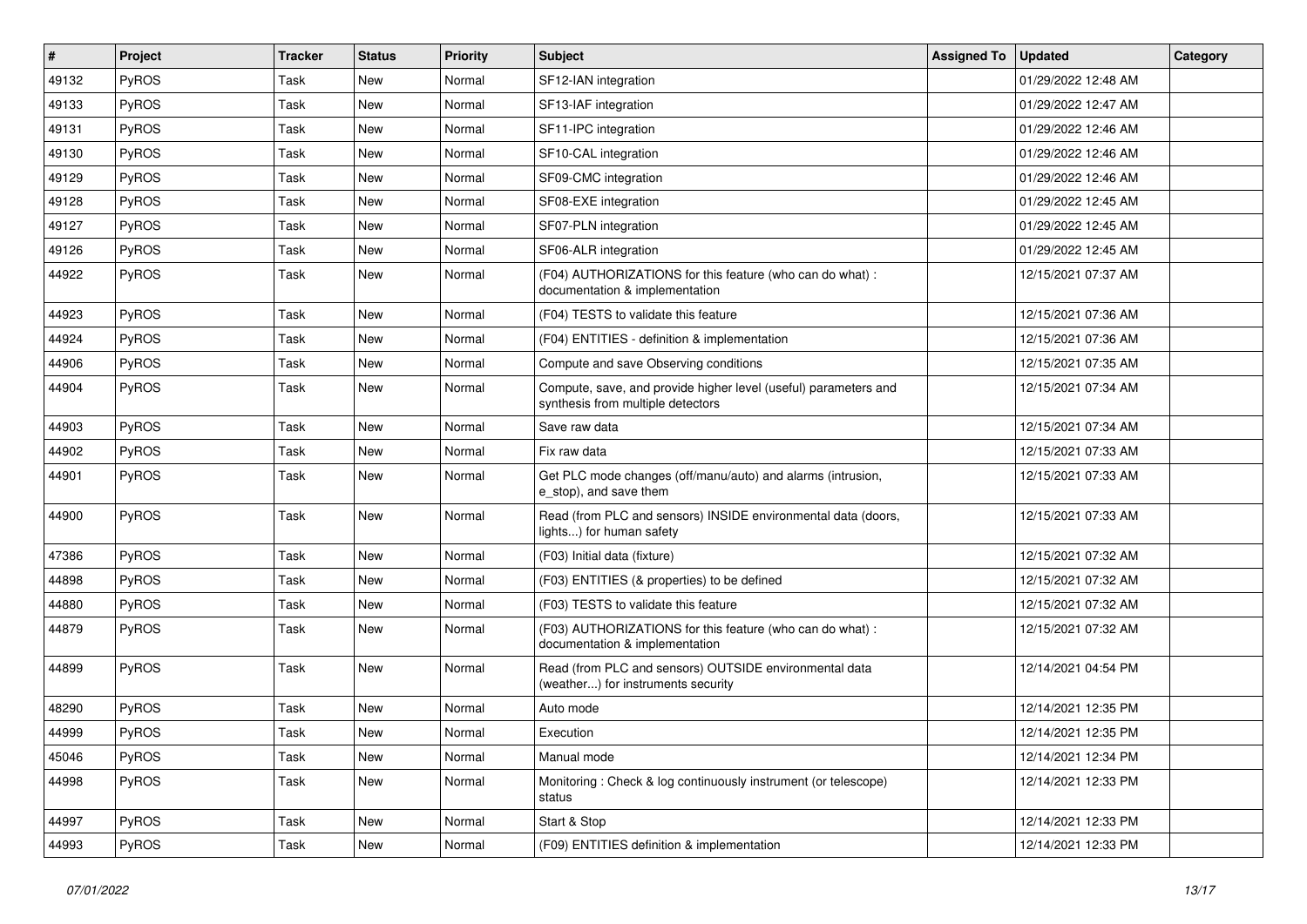| $\sharp$ | Project      | <b>Tracker</b> | <b>Status</b> | <b>Priority</b> | <b>Subject</b>                                                                             | <b>Assigned To</b> | <b>Updated</b>      | Category |
|----------|--------------|----------------|---------------|-----------------|--------------------------------------------------------------------------------------------|--------------------|---------------------|----------|
| 47393    | PyROS        | Task           | New           | Normal          | Device Config file (cf F14)                                                                |                    | 12/14/2021 12:33 PM |          |
| 47392    | PyROS        | Task           | <b>New</b>    | Normal          | Device Commands Grammar (Generic & Native)                                                 |                    | 12/14/2021 12:32 PM |          |
| 47391    | PyROS        | Task           | New           | Normal          | Device Simulator (DeviceSimulator)                                                         |                    | 12/14/2021 12:32 PM |          |
| 48289    | PyROS        | Task           | New           | Normal          | Entity (AgentDevice class)                                                                 |                    | 12/14/2021 12:32 PM |          |
| 47390    | PyROS        | Task           | <b>New</b>    | Normal          | Device Agent (AgentDevice) (de type Agent)                                                 |                    | 12/14/2021 12:32 PM |          |
| 48288    | PyROS        | Task           | <b>New</b>    | Normal          | Entity (DeviceController class)                                                            |                    | 12/14/2021 12:31 PM |          |
| 47389    | PyROS        | Task           | <b>New</b>    | Normal          | Device Controller (DeviceController)                                                       |                    | 12/14/2021 12:29 PM |          |
| 48285    | PyROS        | Task           | New           | Normal          | Lancement auto et gestion du DeviceController associé                                      |                    | 12/14/2021 12:22 PM |          |
| 48284    | PyROS        | Task           | New           | Normal          | Lancement auto et gestion des Components associés (qui sont aussi<br>des DeviceController) |                    | 12/14/2021 12:20 PM |          |
| 46787    | PyROS        | Task           | <b>New</b>    | Normal          | (F09) REQUIREMENTS validated (+ tests udpated)                                             |                    | 12/14/2021 12:18 PM |          |
| 44994    | PyROS        | Task           | New           | Normal          | (F09) AUTHORIZATIONS for this feature (who can do what) : doc &<br>implem.                 |                    | 12/14/2021 12:15 PM |          |
| 44329    | PyROS        | Task           | <b>New</b>    | High            | Migration gitlab sur IN2P3                                                                 |                    | 12/14/2021 12:08 PM |          |
| 48273    | PyROS        | Task           | New           | Normal          | version DEV guitalens - instance docker sur serveur guitalens                              |                    | 12/14/2021 11:46 AM |          |
| 48276    | PyROS        | Task           | New           | Normal          | Scripts d'installation docker                                                              |                    | 12/14/2021 11:44 AM |          |
| 48274    | PyROS        | Task           | New           | Normal          | version TEST TNC France - instance docker de test en France                                |                    | 12/14/2021 11:42 AM |          |
| 48275    | PyROS        | Task           | <b>New</b>    | Normal          | version PROD TNC Nouvelle Calédonie - instance docker de<br>production sur site final      |                    | 12/14/2021 11:42 AM |          |
| 44878    | PyROS        | Task           | <b>New</b>    | Normal          | (F02) TESTS to validate this feature                                                       |                    | 11/03/2021 09:16 AM |          |
| 45811    | PyROS        | Task           | New           | Normal          | SP update                                                                                  |                    | 11/03/2021 09:16 AM |          |
| 45816    | PyROS        | Task           | <b>New</b>    | Normal          | <b>SP Delete</b>                                                                           |                    | 10/28/2021 08:35 AM |          |
| 45810    | PyROS        | Task           | <b>New</b>    | Normal          | SP Read (view list and view 1)                                                             |                    | 10/27/2021 02:47 PM |          |
| 45809    | PyROS        | Task           | New           | Normal          | <b>SP Create</b>                                                                           |                    | 10/27/2021 08:42 AM |          |
| 47412    | PyROS        | Task           | In progress   | Normal          | F09 Tests                                                                                  |                    | 10/12/2021 03:01 PM |          |
| 47408    | PyROS        | Task           | In progress   | Normal          | F05 Tests                                                                                  |                    | 10/12/2021 03:00 PM |          |
| 47407    | PyROS        | Task           | In progress   | Normal          | F04 Tests                                                                                  |                    | 10/12/2021 03:00 PM |          |
| 47406    | PyROS        | Task           | In progress   | Normal          | F03 Tests                                                                                  |                    | 10/12/2021 03:00 PM |          |
| 47405    | PyROS        | Task           | In progress   | Normal          | F02 Tests                                                                                  |                    | 10/12/2021 02:59 PM |          |
| 44886    | <b>PyROS</b> | Task           | New           | Normal          | (F01) ENTITIES - definition & implementation                                               |                    | 10/12/2021 07:50 AM |          |
| 44842    | PyROS        | Task           | New           | Normal          | <b>USER</b>                                                                                |                    | 10/12/2021 07:50 AM |          |
| 47401    | PyROS        | Task           | New           | Normal          | FUNCTIONAL TESTS - Each FEATURE functional tests                                           |                    | 10/11/2021 11:42 AM |          |
| 47442    | PyROS        | Task           | New           | Normal          | PLAN DE TESTS ET DE VALIDATIONS                                                            |                    | 10/11/2021 11:33 AM |          |
| 47441    | PyROS        | Task           | New           | Normal          | DOSSIER DE DÉFINITION                                                                      |                    | 10/11/2021 11:32 AM |          |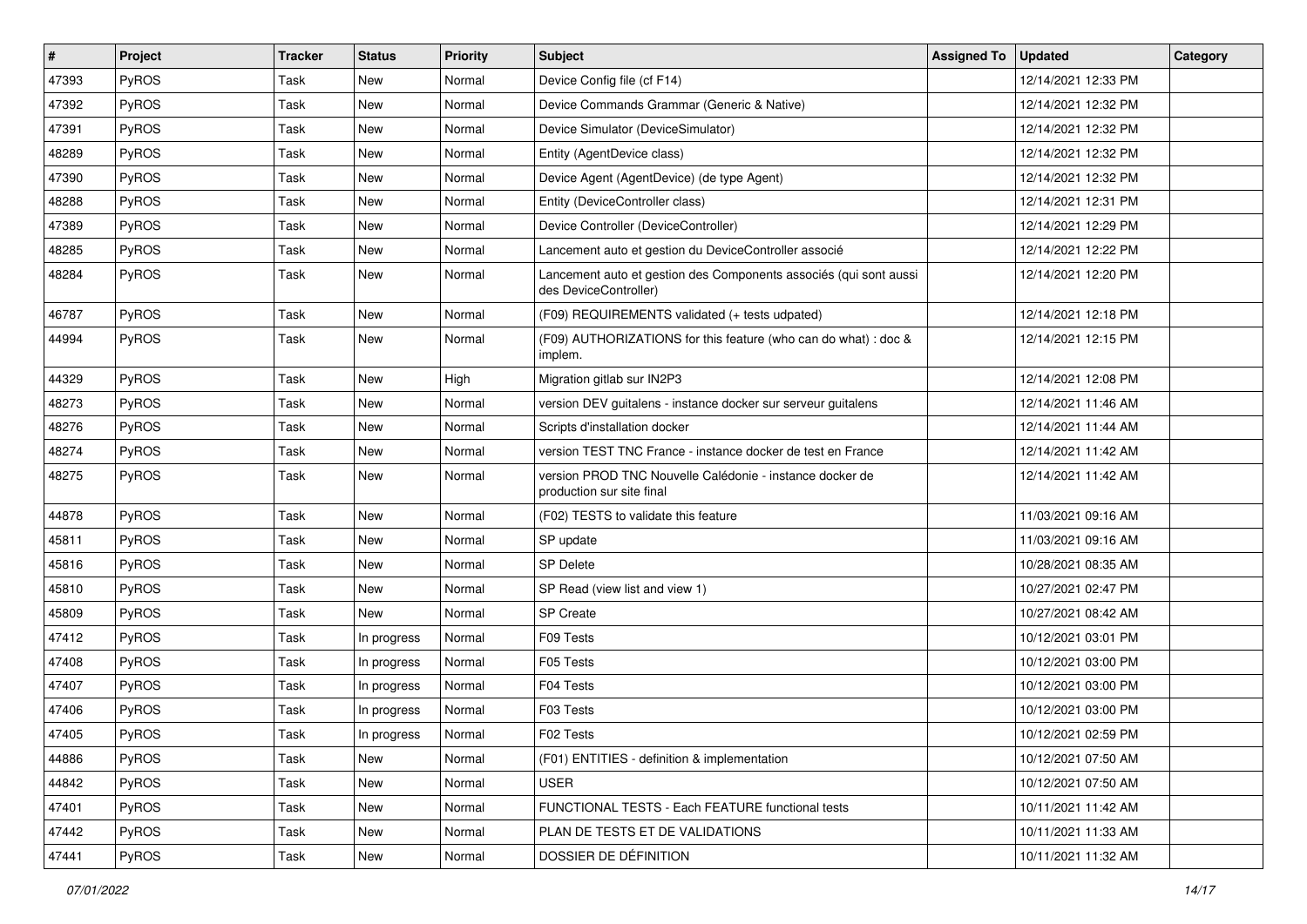| #     | Project      | <b>Tracker</b> | <b>Status</b> | <b>Priority</b> | <b>Subject</b>                                                                              | <b>Assigned To</b> | <b>Updated</b>      | Category |
|-------|--------------|----------------|---------------|-----------------|---------------------------------------------------------------------------------------------|--------------------|---------------------|----------|
| 47446 | <b>PyROS</b> | Task           | <b>New</b>    | Normal          | <b>DOSSIER SSI</b>                                                                          |                    | 10/11/2021 11:32 AM |          |
| 47445 | PyROS        | Task           | New           | Normal          | CAHIER DE RECETTE (NC)                                                                      |                    | 10/11/2021 11:31 AM |          |
| 47444 | PyROS        | Task           | <b>New</b>    | Normal          | MANUELS UTILISATION, INSTALLATION, ET MAINTENANCE                                           |                    | 10/11/2021 11:31 AM |          |
| 47443 | PyROS        | Task           | <b>New</b>    | Normal          | RAPPORT DES TESTS & VALIDATIONS (application du plan de<br>test)                            |                    | 10/11/2021 11:31 AM |          |
| 47440 | PyROS        | Task           | <b>New</b>    | Normal          | <b>LIVRABLES</b>                                                                            |                    | 10/11/2021 11:29 AM |          |
| 47438 | PyROS        | Task           | <b>New</b>    | Normal          | PK5 (2023-06) - Doc LIVRABLES (et Présentations)                                            |                    | 10/11/2021 11:26 AM |          |
| 47437 | <b>PyROS</b> | Task           | New           | Normal          | PA4.1 (2023-05) - Présentations et Rapport Avancement                                       |                    | 10/11/2021 11:25 AM |          |
| 47436 | PyROS        | Task           | New           | Normal          | PK4 (2023-02) - Doc LIVRABLES (et Présentations)                                            |                    | 10/11/2021 11:23 AM |          |
| 47435 | PyROS        | Task           | <b>New</b>    | Normal          | PA3.2 (2023-02) - Présentations et Rapport Avancement                                       |                    | 10/11/2021 11:22 AM |          |
| 47433 | <b>PyROS</b> | Task           | <b>New</b>    | Normal          | PA3.1 (2023-01) - Présentations et Rapport Avancement                                       |                    | 10/11/2021 11:22 AM |          |
| 47432 | PyROS        | Task           | <b>New</b>    | Normal          | PK3 (2023-01) - Doc LIVRABLES (et Présentations)                                            |                    | 10/11/2021 11:20 AM |          |
| 47431 | PyROS        | Task           | New           | Normal          | PA2.2 (2022-10) - Présentations et Rapport Avancement                                       |                    | 10/11/2021 11:19 AM |          |
| 47430 | PyROS        | Task           | New           | Normal          | PA2.1 (2022-08) - Présentations et Rapport Avancement                                       |                    | 10/11/2021 11:18 AM |          |
| 45791 | PyROS        | Task           | <b>New</b>    | Normal          | PA1.1 (2022-03) - Présentations et Rapport Avancement                                       |                    | 10/11/2021 11:14 AM |          |
| 47375 | <b>PyROS</b> | Task           | <b>New</b>    | Normal          | Association quota SP                                                                        |                    | 10/11/2021 10:37 AM |          |
| 44884 | PyROS        | Task           | In progress   | Normal          | Time Period (Period)                                                                        |                    | 10/11/2021 10:36 AM |          |
| 45756 | PyROS        | Task           | New           | Normal          | QUOTA & PRIO - Gestion du quota et de la priorité                                           |                    | 10/11/2021 10:35 AM |          |
| 47419 | <b>PyROS</b> | Task           | <b>New</b>    | Normal          | F16 FUNCTIONAL Tests                                                                        |                    | 10/11/2021 10:11 AM |          |
| 47418 | PyROS        | Task           | <b>New</b>    | Normal          | F15 FUNCTIONAL Tests                                                                        |                    | 10/11/2021 10:11 AM |          |
| 47416 | PyROS        | Task           | New           | Normal          | F13 FUNCTIONAL Tests                                                                        |                    | 10/11/2021 10:11 AM |          |
| 47415 | PyROS        | Task           | New           | Normal          | F12 FUNCTIONAL Tests                                                                        |                    | 10/11/2021 10:11 AM |          |
| 47414 | PyROS        | Task           | <b>New</b>    | Normal          | F11 FUNCTIONAL Tests                                                                        |                    | 10/11/2021 10:10 AM |          |
| 47413 | <b>PyROS</b> | Task           | <b>New</b>    | Normal          | F10 FUNCTIONAL Tests                                                                        |                    | 10/11/2021 10:10 AM |          |
| 47411 | PyROS        | Task           | <b>New</b>    | Normal          | F08 FUNCTIONAL Tests                                                                        |                    | 10/11/2021 10:10 AM |          |
| 47410 | PyROS        | Task           | New           | Normal          | F07 FUNCTIONAL Tests                                                                        |                    | 10/11/2021 10:10 AM |          |
| 47409 | <b>PyROS</b> | Task           | New           | Normal          | F06 FUNCTIONAL Tests                                                                        |                    | 10/11/2021 10:10 AM |          |
| 47403 | PyROS        | Task           | <b>New</b>    | Normal          | HIGH LEVEL FUNCTION TESTS - Transversal functionalities TESTs<br>involving several features |                    | 10/11/2021 10:08 AM |          |
| 47402 | PyROS        | Task           | New           | Normal          | INTEGRATION TESTS - FEATURES integration tests with each<br>other                           |                    | 10/11/2021 10:07 AM |          |
| 44832 | <b>PyROS</b> | Task           | In progress   | Normal          | Un utilisateur non connecté ne doit voir que les pages publiques                            |                    | 10/08/2021 06:03 PM |          |
| 46780 | PyROS        | Task           | New           | Normal          | (F01) EXIGENCES satisfaites (+ tests mis à jour)                                            |                    | 10/08/2021 06:01 PM |          |
| 45048 | PyROS        | Task           | New           | Normal          | HARDWARE DEVICES definition, test, config, management                                       |                    | 10/08/2021 05:51 PM |          |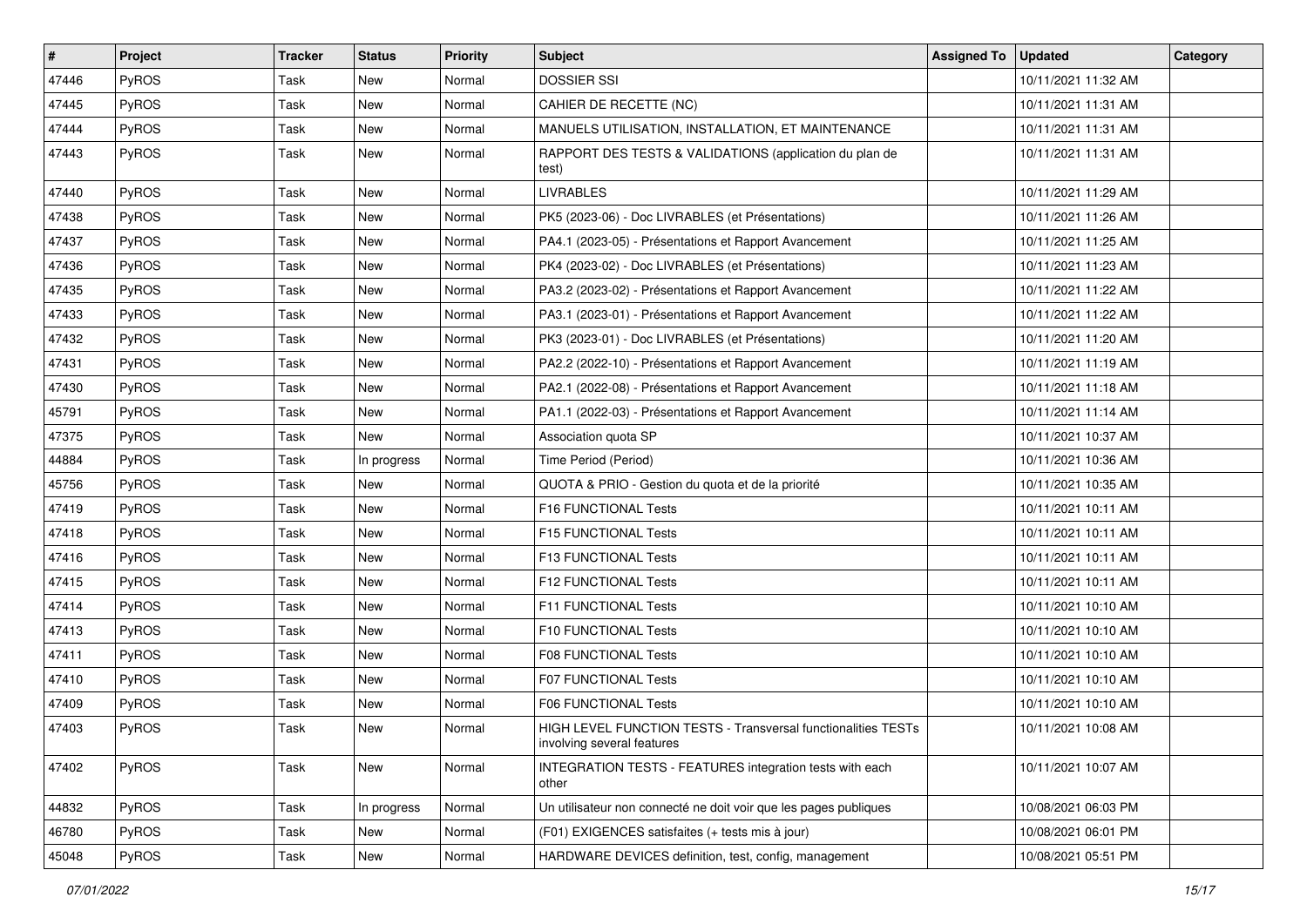| #     | Project      | <b>Tracker</b> | <b>Status</b> | <b>Priority</b> | Subject                                                                               | <b>Assigned To</b> | <b>Updated</b>      | Category |
|-------|--------------|----------------|---------------|-----------------|---------------------------------------------------------------------------------------|--------------------|---------------------|----------|
| 44995 | <b>PyROS</b> | Task           | New           | Normal          | (F09) TESTS to validate this feature                                                  |                    | 10/08/2021 05:45 PM |          |
| 45815 | PyROS        | Task           | <b>New</b>    | Normal          | test_SCP_manage_quota                                                                 |                    | 09/22/2021 04:47 PM |          |
| 46790 | <b>PyROS</b> | Task           | New           | Normal          | F16 - EXIGENCES satisfaites (+ tests mis à jour)                                      |                    | 09/14/2021 02:47 PM |          |
| 46789 | PyROS        | Task           | New           | Normal          | F15 - EXIGENCES satisfaites (+ tests mis à jour)                                      |                    | 09/14/2021 02:47 PM |          |
| 46786 | PyROS        | Task           | <b>New</b>    | Normal          | F08 - EXIGENCES satisfaites (+ tests mis à jour)                                      |                    | 09/14/2021 02:45 PM |          |
| 46785 | <b>PyROS</b> | Task           | <b>New</b>    | Normal          | F07 - EXIGENCES satisfaites (+ tests mis à jour)                                      |                    | 09/14/2021 02:44 PM |          |
| 46783 | <b>PyROS</b> | Task           | <b>New</b>    | Normal          | F04 - EXIGENCES satisfaites (+ tests mis à jour)                                      |                    | 09/14/2021 02:43 PM |          |
| 46782 | <b>PyROS</b> | Task           | New           | Normal          | F03 - EXIGENCES satisfaites (+ tests mis à jour)                                      |                    | 09/14/2021 02:43 PM |          |
| 44891 | <b>PyROS</b> | Task           | New           | Normal          | Create/Update                                                                         |                    | 09/14/2021 11:48 AM |          |
| 45762 | <b>PyROS</b> | Task           | <b>New</b>    | Normal          | <b>Test User Connexion</b>                                                            |                    | 08/13/2021 01:55 PM |          |
| 45761 | <b>PyROS</b> | Task           | <b>New</b>    | Normal          | Test User Create (registration)                                                       |                    | 08/13/2021 01:54 PM |          |
| 45766 | <b>PyROS</b> | Task           | <b>New</b>    | Normal          | <b>Test User Update</b>                                                               |                    | 08/13/2021 01:53 PM |          |
| 45772 | PyROS        | Task           | New           | Normal          | Test User Read (view list and view 1)                                                 |                    | 08/13/2021 01:51 PM |          |
| 45776 | <b>PyROS</b> | Task           | New           | Normal          | <b>Test User Delete</b>                                                               |                    | 08/13/2021 01:46 PM |          |
| 45818 | <b>PyROS</b> | Task           | <b>New</b>    | Normal          | (F14) TESTS to validate this feature                                                  |                    | 08/09/2021 10:43 AM |          |
| 45749 | <b>PyROS</b> | Task           | In progress   | Normal          | Gérer le retrait et le retour d'un device (panne, désactiver/réactiver un<br>device)  |                    | 08/09/2021 10:42 AM |          |
| 45049 | PyROS        | Task           | <b>New</b>    | Normal          | <b>CAMERA FLI</b>                                                                     |                    | 07/16/2021 09:34 AM |          |
| 45163 | <b>PyROS</b> | Story          | <b>New</b>    | Normal          | REQ-013 PYROS-10 ordonnancement temps réel                                            |                    | 07/01/2021 08:30 AM |          |
| 44719 | <b>PyROS</b> | Story          | <b>New</b>    | Normal          | REQ-010 Ordonnancement des requêtes                                                   |                    | 07/01/2021 08:30 AM |          |
| 44713 | PyROS        | Story          | New           | Normal          | **** REQ-020 CCTP                                                                     |                    | 07/01/2021 08:30 AM |          |
| 45162 | <b>PyROS</b> | Story          | New           | Normal          | REQ-014 PYROS-10 priorité et quotas utilisateurs                                      |                    | 07/01/2021 08:29 AM |          |
| 45161 | PyROS        | Story          | <b>New</b>    | Normal          | REQ-011 PYROS-10 ordonnanceur sur chaque télescope                                    |                    | 07/01/2021 08:29 AM |          |
| 45556 | <b>PyROS</b> | Task           | New           | Normal          | User activation/deactivation                                                          |                    | 06/25/2021 08:18 AM |          |
| 44896 | PyROS        | Task           | <b>New</b>    | Normal          | On peut consulter la liste des SP                                                     |                    | 06/18/2021 03:17 PM |          |
| 44843 | <b>PyROS</b> | Task           | New           | Normal          | ROLES : Un utilisateur peut avoir plusieurs roles                                     |                    | 06/18/2021 03:15 PM |          |
| 44897 | <b>PyROS</b> | Task           | New           | Normal          | On peut voir la fiche détaillée d'un SP                                               |                    | 06/16/2021 11:29 AM |          |
| 44894 | PyROS        | Task           | <b>New</b>    | Normal          | Un Observer peut créer un nouveau Proposal (SP) pour une Période<br>spécifique future |                    | 06/16/2021 11:28 AM |          |
| 44716 | <b>PyROS</b> | Story          | New           | Normal          | **** REQ-071 AJOUT OSMOSE                                                             |                    | 06/14/2021 01:19 PM |          |
| 44715 | PyROS        | Story          | New           | Normal          | **** REQ-065 AJOUT UPGRADE                                                            |                    | 06/14/2021 01:19 PM |          |
| 44718 | <b>PyROS</b> | Story          | New           | Normal          | **** REQ-025 AJOUT TNC                                                                |                    | 06/14/2021 01:19 PM |          |
| 44717 | PyROS        | Story          | New           | Normal          | **** REQ-022 TAROT NC                                                                 |                    | 06/14/2021 01:19 PM |          |
| 45452 | PyROS        | Story          | New           | Normal          | *** REQ-0XX REQUIREMENTS FROM CNES (PR)                                               |                    | 06/14/2021 01:17 PM |          |